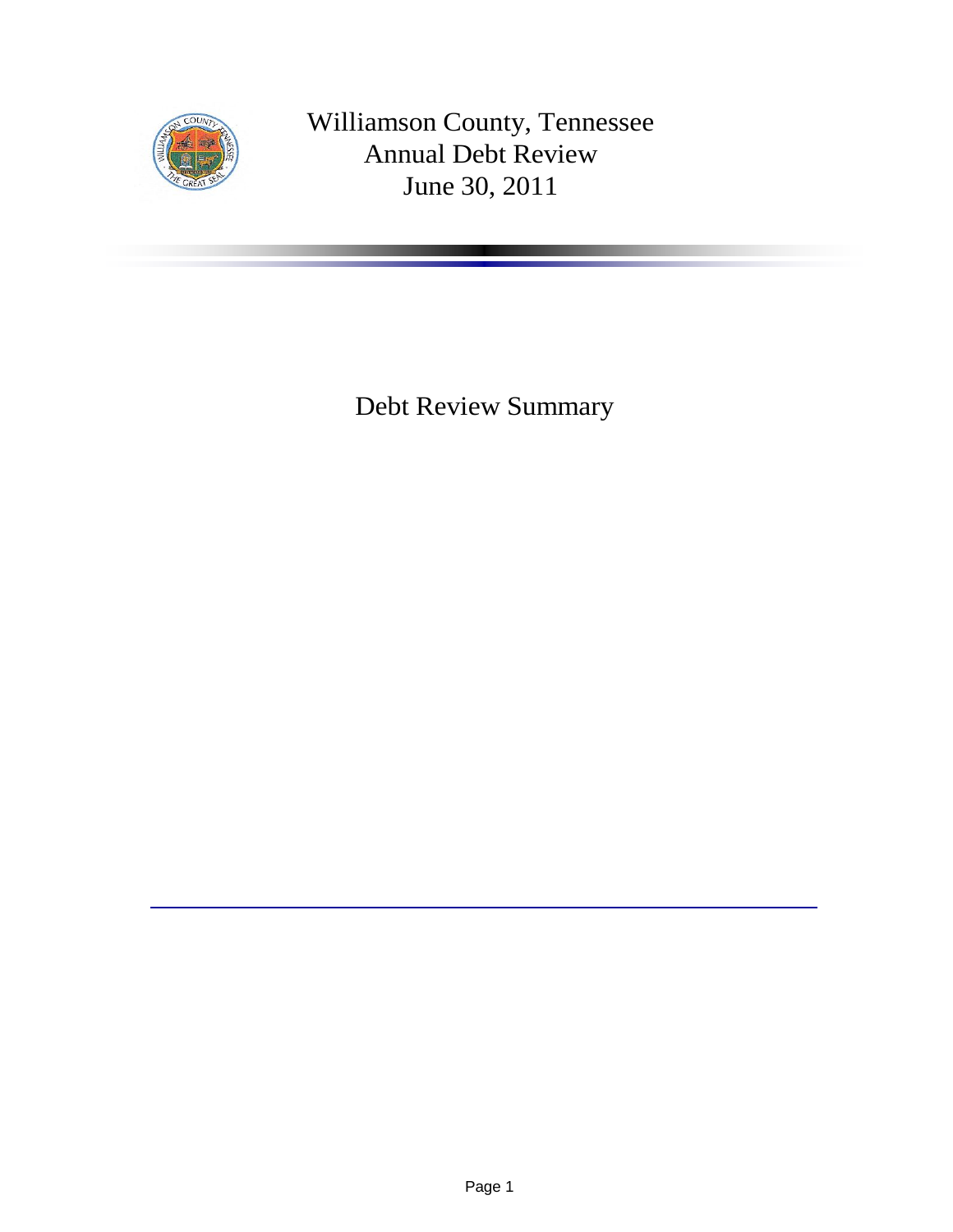## **WILLIAMSON COUNTY, TENNESSEE DEBT STATEMENT**

### **(As of June 30, 2011)**

| Debt Issued by the County                          | Outstanding<br><b>Amount</b><br>As of 06/30/11 |       | Outstanding<br><b>Amount</b><br>As of 06/30/10 |        |
|----------------------------------------------------|------------------------------------------------|-------|------------------------------------------------|--------|
| <b>Education Bonds and Notes:</b>                  |                                                |       |                                                |        |
| <b>General School Bonds</b>                        |                                                |       |                                                |        |
|                                                    | \$146,516,733                                  |       | \$135,586,241                                  |        |
| Rural School (County District) Bonds               | \$218,925,000                                  |       | \$206,465,000                                  |        |
| <b>Education Bonds and Notes Total</b>             | \$365,441,733                                  | 71.6% | \$342,051,241                                  | 68.6%  |
| <b>Public Works Bonds and Notes:</b>               |                                                |       |                                                |        |
| <b>Public Works Bonds</b>                          | \$115,636,840                                  |       | \$123,719,332                                  |        |
| <b>Public Works Bonds and Notes Total</b>          | \$115,636,840                                  | 22.6% | \$123,719,332                                  | 24.8%  |
| <b>Other Self-Supporting/Enterprise Debt:</b>      |                                                |       |                                                |        |
| <b>Hospital Bonds</b>                              | \$24,530,000                                   |       | \$27,575,000                                   |        |
| <b>City/County Partnerships</b>                    | \$5,108,427                                    |       | \$5,163,427                                    |        |
| <b>Other Self-Supporting/Enterprise Debt:</b>      | \$29,638,427                                   | 5.8%  | \$32,738,427                                   | 6.6%   |
|                                                    |                                                |       |                                                |        |
| <b>Direct Debt of County</b>                       | \$510,717,000 100.0%                           |       | \$498,509,000                                  | 100.0% |
| <b>Less Other Self-Supporting/Enterprise Debt:</b> | \$29,638,427                                   |       | \$32,738,427                                   |        |
| <b>Net Direct Debt of the County</b>               | \$481,078,573                                  |       | \$465,770,573                                  |        |
| <b>Estimated Appraised Property Value</b>          | \$27,949,155,471                               |       | \$29,971,546,976                               |        |
| Direct Net Debt/Property Ratio %                   | 1.72%                                          |       | 1.55%                                          |        |

### **Direct Debt of County**

| Paydown Schedule              |               |            |  |
|-------------------------------|---------------|------------|--|
|                               | Amount        | % of Total |  |
| Bonds Retired within 5 Years  | \$165,169,000 | 32.3%      |  |
| Bonds Retired within 10 Years | \$330,841,000 | 64.8%      |  |
| Bonds Retired within 15 Years | \$444,247,000 | 87.0%      |  |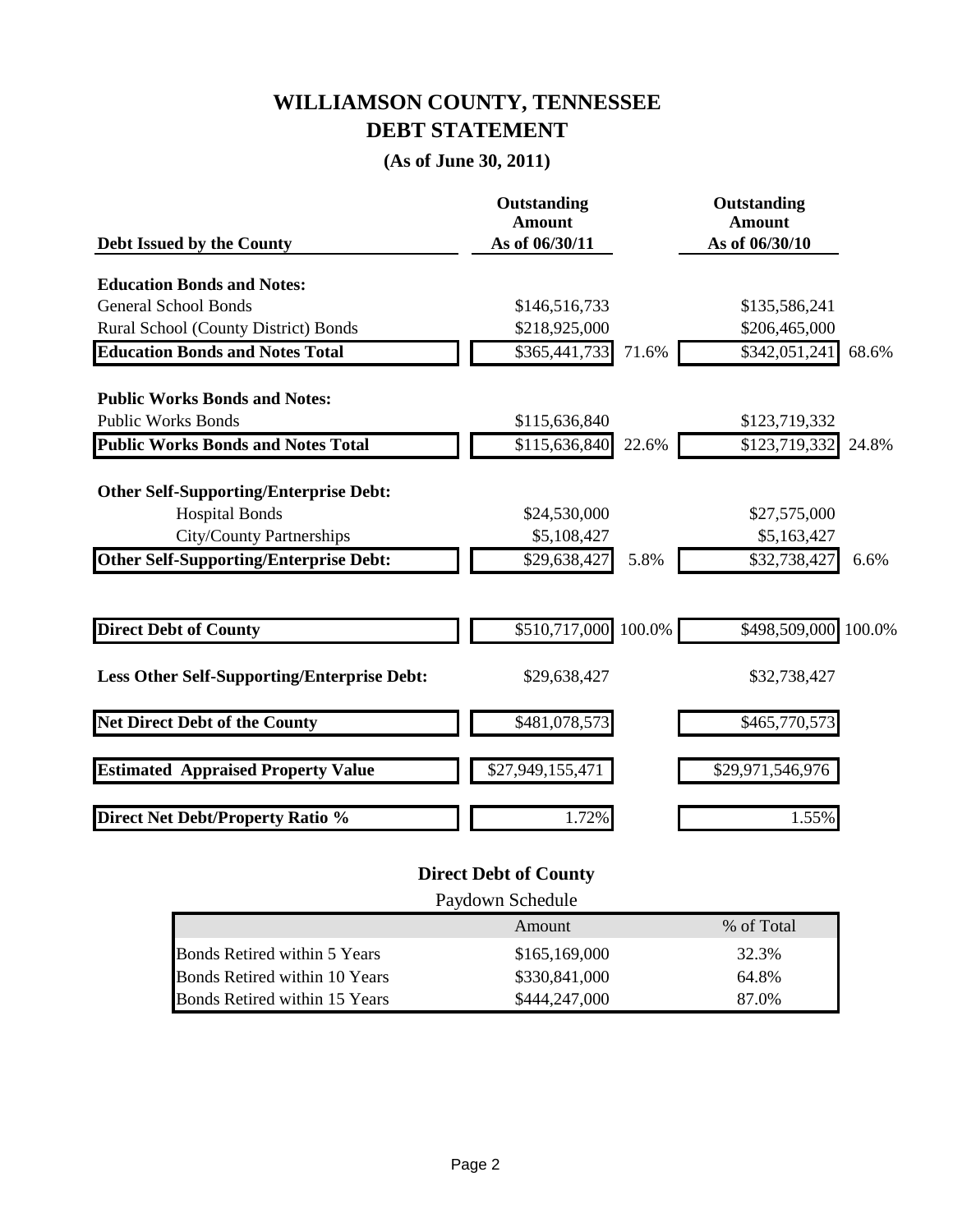### **DEBT STATEMENT**

**(As of June 30, 2011)**

|                                                                    |               | Final           |
|--------------------------------------------------------------------|---------------|-----------------|
| <b>Total School Bonds and Notes</b>                                | Amount        | <b>Maturity</b> |
| <b>Total School Bonds</b>                                          |               |                 |
| 1998 School Refunding Bonds                                        | 7,665,000     | 2014            |
| 1998 Variable Rate (School Portion) Loan                           | 1,377,260     | 2018            |
| 2001 General Obligation Pub. Imp. Bonds (School Portion)           | 1,870,000     | 2012            |
| 2002 General Obligation Pub. Imp. Refunding Bonds (School Portion) | 18,775,000    | 2020            |
| 2002 General Obligation Pub. Imp. Bonds (School Portion)           | 10,000        | 2012            |
| 2003 General Obligation School Bonds                               | 3,130,000     | 2023            |
| 2004 General Obligation Refunding Bonds (School Portion)           | 940,000       | 2018            |
| 2004A General Obligation Bonds (School Portion)                    | 1,260,000     | 2014            |
| 2004A General Obligation Refunding Bonds (School Portion)          | 21,515,000    | 2021            |
| 2004B General Obligation Bonds (School Portion)                    | 5,965,000     | 2025            |
| 2006 General Obligation Bonds (School Portion)                     | 1,250,000     | 2016            |
| 2006 General Obligation Refunding Bonds (School Portion)           | 145,000       | 2022            |
| 2007 General Obligation Bonds (School Portion)                     | 3,615,000     | 2027            |
| 2008 General Obligation Bonds (School Portion)                     | 7,165,000     | 2028            |
| 2009A General Obligation Bonds (School Portion)                    | 8,290,000     | 2029            |
| 2009B General Obligation School Bonds (Taxable BABs)               | 24,700,000    | 2034            |
| 2010 General Obligation Refunding Bonds (School Portion)           | 18,364,473    | 2026            |
| 2010 General Obligation School Bonds (Taxable BABs)                | 17,950,000    | 2030            |
| 2010A General Obligation Refunding Bonds (School Portion)          | 2,530,000     | 2019            |
| <b>Total School Bonds</b>                                          | \$146,516,733 |                 |
|                                                                    |               |                 |
| <b>Total Rural School Bonds</b>                                    |               |                 |
| 1998 Rural School Refunding Bonds                                  | 5,515,000     | 2014            |
| 2001 Rural School Bonds                                            | 190,000       | 2012            |
| 2002 Rural School Bonds                                            | 500,000       | 2012            |
| 2002 Rural School Refunding Bonds                                  | 10,415,000    | 2020            |
| 2003 Rural School Bonds                                            | 1,115,000     | 2023            |
| 2004 Rural School Refunding Bonds                                  | 8,635,000     | 2018            |
| 2004A Rural School Bonds                                           | 1,310,000     | 2014            |
| 2004B Rural School Bonds                                           | 7,175,000     | 2025            |
| 2006 Rural School Bonds                                            | 4,870,000     | 2016            |
| 2007 County District School Bonds                                  | 26,560,000    | 2027            |
| 2008 County District School Bonds                                  | 18,800,000    | 2028            |
| 2009A County District School Bonds                                 | 23,410,000    | 2029            |
| 2009B County District School Bonds (Taxable BABs)                  | 39,000,000    | 2034            |
| 2010 County District School Refunding Bonds                        | 38,930,000    | 2026            |
| 2010 County District School Bonds (Taxable BABs)                   | 18,000,000    | 2030            |
| 2010A County District School Refunding Bonds                       | 14,500,000    | 2019            |
| <b>Total Rural School Bonds</b>                                    | \$218,925,000 |                 |
|                                                                    |               |                 |

Total School Bonds and Notes **\$365,441,733**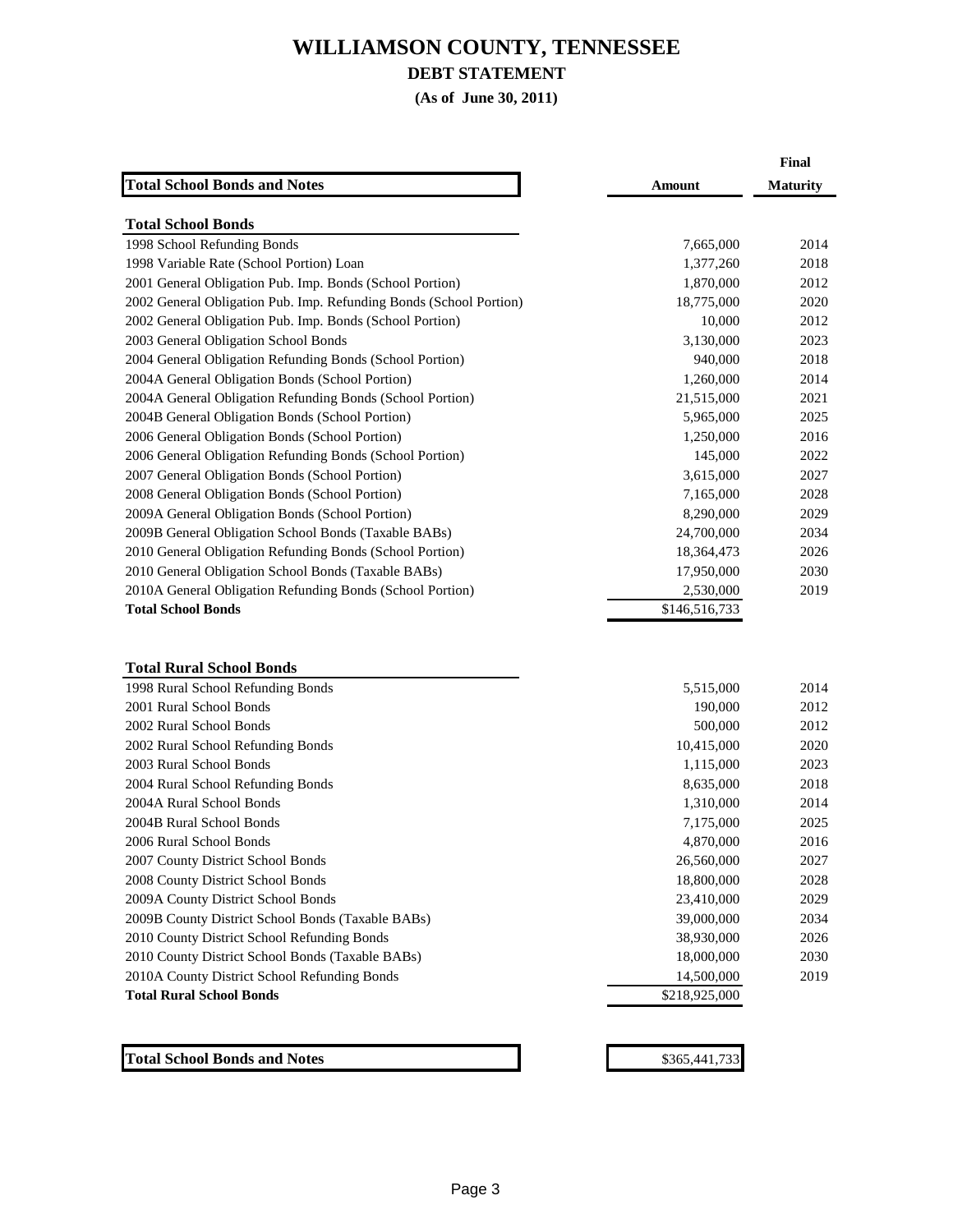| <b>Total Public Works Bonds and Notes</b>                                                            |                        | Final           |
|------------------------------------------------------------------------------------------------------|------------------------|-----------------|
| <b>Total Public Works Bonds</b>                                                                      | Amount                 | <b>Maturity</b> |
| 1998 Public Works Refunding Bonds                                                                    | 2,895,000              | 2014            |
| 1998 Variable Rate Public Imp. Loan                                                                  | 2,732,740              | 2018            |
| 2001 General Obligation Pub. Imp. Bonds (Public Works Portion)                                       | 1,260,000              | 2012            |
| 2001 General Obligation Pub. Imp. Bonds (Landfill Portion)                                           | 75,000                 | 2012            |
| 2002 General Obligation Pub. Imp. Bonds (Public Works Portion)                                       | 300,000                | 2012            |
| 2002 General Obligation Public Improvement Bonds (Landfill Portion)                                  | 35,000                 | 2012            |
| 2002 General Obligation Pub. Imp. Refunding Bonds (Public Works Portion)                             | 8,320,000              | 2020            |
| 2002 General Obligation Pub. Imp. Bonds (Hospital)                                                   | 1,005,000              | 2012            |
| 2002 Variable Rate Public Imp. Loan                                                                  | 2,770,000              | 2023            |
| 2004 General Obligation Refunding Bonds (Public Works Portion)                                       | 3,490,000              | 2018            |
| 2004A General Obligation Bonds (Public Works Portion)                                                | 160,000                | 2014            |
| 2004A General Obligation Refunding Bonds (Public Works Portion)                                      | 14,505,000             | 2021            |
| 2004A General Obligation Refunding Bonds (Landfill Portion)                                          | 865,000                | 2021            |
| 2004B General Obligation Bonds (Public Works Portion)                                                | 340,000                | 2025            |
| 2004B General Obligation Bonds (Sewer Portion)                                                       | 595,000                | 2025            |
| 2004 Public Works Variable Loan                                                                      | 1,317,000              | 2020            |
| 2006 General Obligation Bonds (Pub Works Portion)                                                    | 3,045,000              | 2016            |
| 2006 General Obligation Bonds (Landfill Portion)                                                     | 335,000                | 2016            |
| 2006 General Obligation Ref Bonds (Pub Works Portion)                                                | 3,725,000              | 2022            |
| 2006 General Obligation Ref Bonds (Landfill Portion)                                                 | 440,000                | 2022            |
| 2006 General Obligation Ref Bonds (Hosp Project Portion)                                             | 12,445,000             | 2022            |
| 2007 General Obligation Bonds (Pub Works Portion)                                                    | 1,930,000              | 2027            |
| 2008 General Obligation Bonds (Pub Works Portion)                                                    | 3,485,000              | 2028            |
| 2009A General Obligation Bonds (Pub Works Portion)                                                   | 17,660,000             | 2029            |
| 2010 General Obligation Refunding Bonds (Pub Works Portion)                                          | 9,926,653              | 2026            |
| 2010 General Obligation Refunding Bonds (Landfill Portion)                                           | 953,827                | 2026            |
| 2010 General Obligation Refunding Bonds (Sewer Portion)                                              | 856,620                | 2023            |
| 2010A General Obligation Refunding Bonds                                                             | 20,170,000             | 2019            |
| <b>Total Public Works Bonds Total</b>                                                                | \$115,636,840          |                 |
| <b>Total Public Works Bonds and Notes</b>                                                            | \$115,636,840          |                 |
| <b>Other Self-Supporting/Enterprise Fund Bonds</b>                                                   |                        |                 |
| <b>Other Self-Supporting Bonds - Hospital</b>                                                        |                        |                 |
| 2004A Hospital Revenue and Tax Bonds                                                                 | 11,080,000             | 2024            |
| 2004B Hospital Revenue and Tax Bonds                                                                 | 11,590,000             | 2025            |
| 2008 Hospital Revenue and Tax Refunding Bonds                                                        | 1,860,000              | 2012            |
| <b>Total Self-Supporting Bonds - Hospital</b>                                                        | \$24,530,000           |                 |
| <b>Other Self-Supporting Bonds - City/County Partnerships</b>                                        |                        |                 |
| 2006 General Obligation Bonds (Spg Hill Rec Ctr)<br>2007 General Obligation Bonds (Spg Hill Rec Ctr) | 1,010,000<br>1,240,000 | 2016<br>2027    |
| 2010 General Obligation Refunding Bonds (Spring Hill Portion)                                        |                        | 2027            |
| <b>Total Self-Supporting Bonds - Partnerships</b>                                                    | 2,858,427<br>5,108,427 |                 |
|                                                                                                      |                        |                 |
| <b>Total Self-Supporting/Enterprise Fund Bonds</b>                                                   | \$29,638,42            |                 |
| <b>TOTAL DIRECT DEBT</b>                                                                             | \$510,717,000          |                 |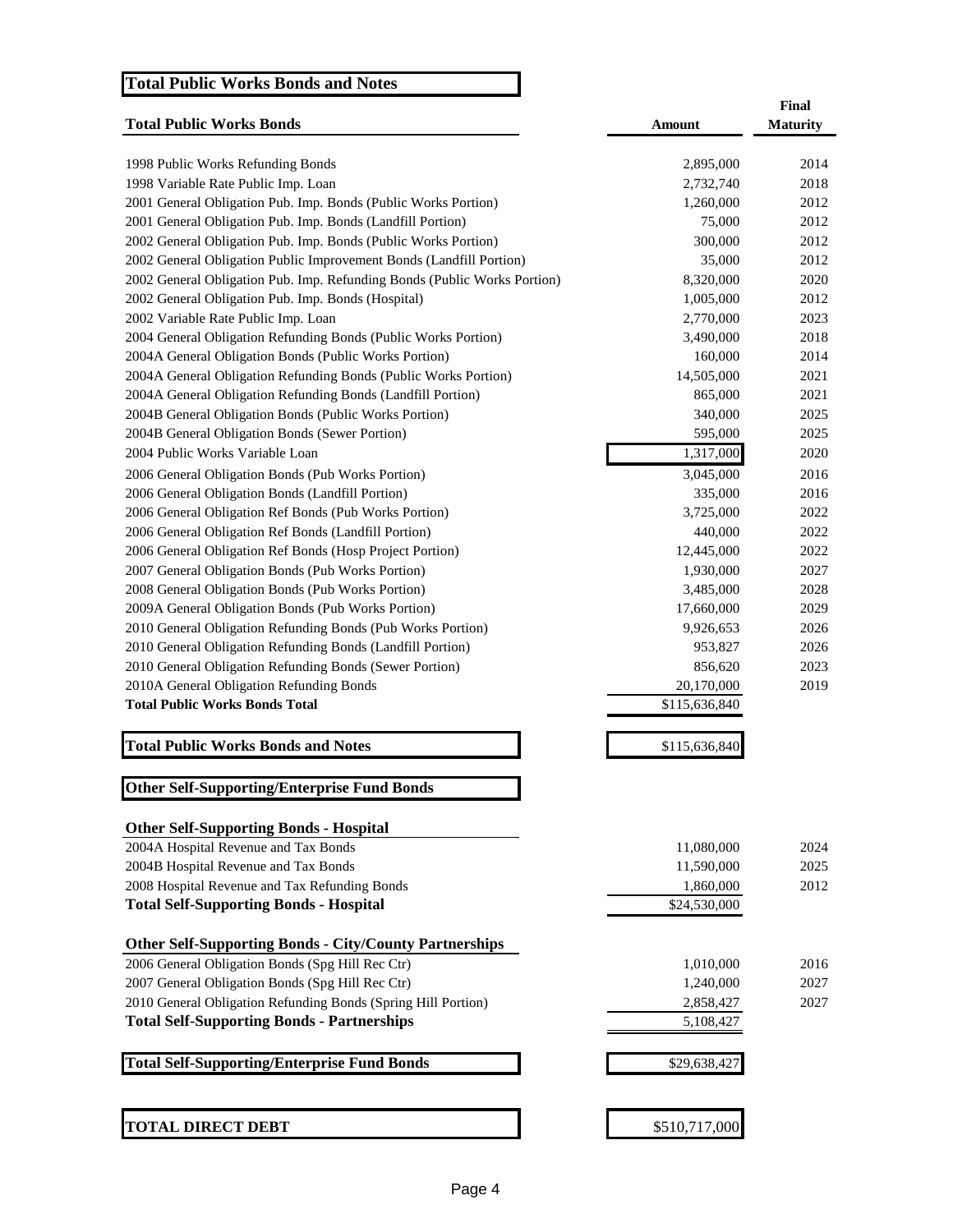# Williamson County, Tennessee Remaining Principal Report (As of June 30, 2011)



*Williamson County, Tennessee*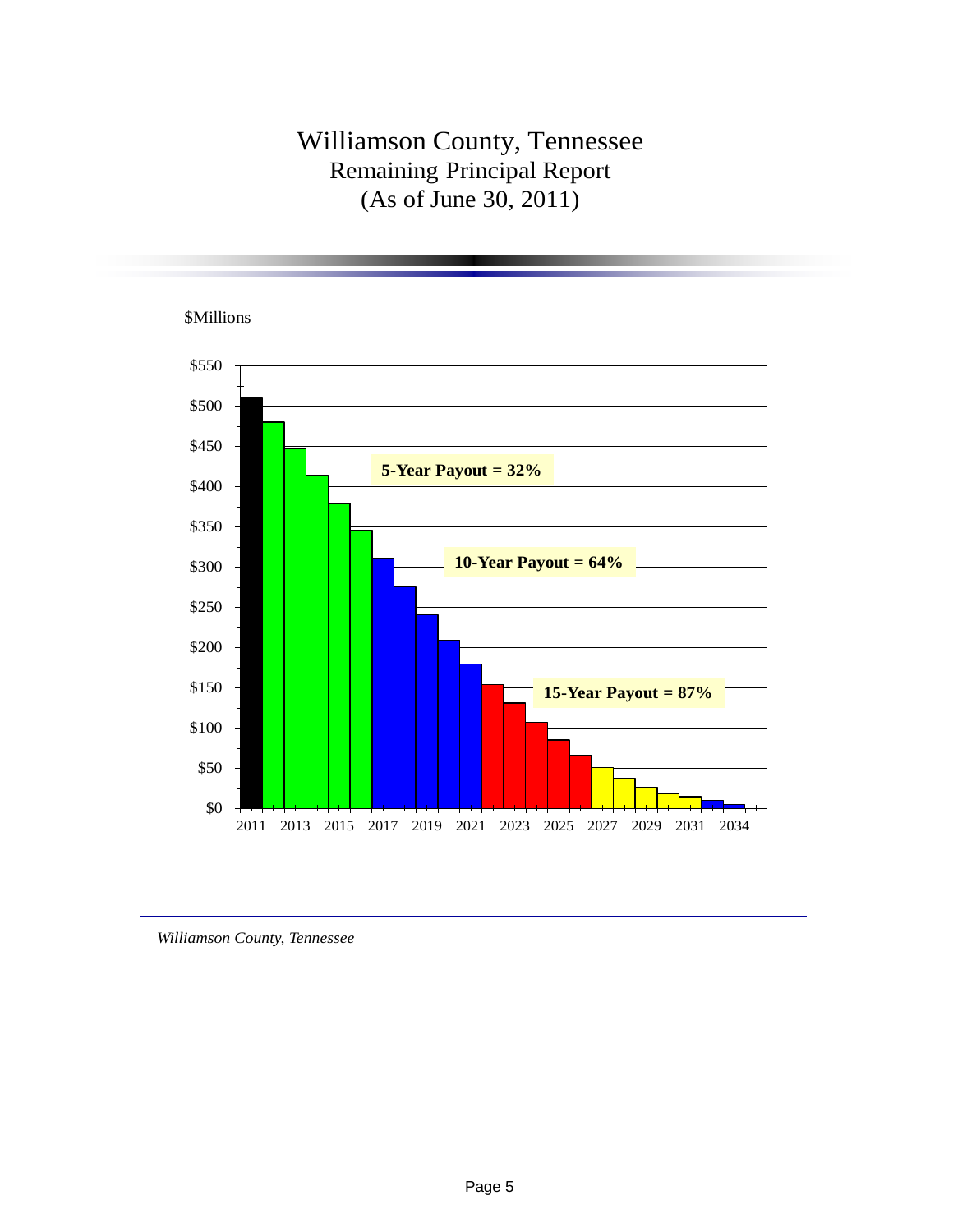Total Debt Service as of June 30, 2011 (Includes Self-Supporting Hospital Bonds and County-City Partnerships)

### **Aggregate Debt Service**

| Date       | Principal        | Interest         | Subsidy         | Total P+I        |
|------------|------------------|------------------|-----------------|------------------|
| 06/30/2011 |                  |                  |                 |                  |
| 06/30/2012 | 30,878,000.00    | 22,529,758.35    | (1,632,048.22)  | 51,775,710.13    |
| 06/30/2013 | 32,359,000.00    | 21,259,884.13    | (1,631,400.72)  | 51,987,483.41    |
| 06/30/2014 | 33,401,000.00    | 19,935,138.06    | (1,628,434.48)  | 51,707,703.58    |
| 06/30/2015 | 34,922,000.00    | 18,536,842.64    | (1,621,242.00)  | 51,837,600.64    |
| 06/30/2016 | 33,609,000.00    | 17, 181, 174.04  | (1,612,448.24)  | 49,177,725.80    |
| 06/30/2017 | 34,958,000.00    | 15,768,702.24    | (1,592,375.74)  | 49,134,326.50    |
| 06/30/2018 | 35,249,000.00    | 14,324,767.14    | (1,570,028.22)  | 48,003,738.92    |
| 06/30/2019 | 34,330,000.00    | 12,801,146.34    | (1,536,301.36)  | 45,594,844.98    |
| 06/30/2020 | 31,898,000.00    | 11,327,787.24    | (1,492,297.60)  | 41,733,489.64    |
| 06/30/2021 | 29,237,000.00    | 9,871,784.84     | (1,441,022.60)  | 37,667,762.24    |
| 06/30/2022 | 25,611,000.00    | 8,539,911.62     | (1,368,773.84)  | 32,782,137.78    |
| 06/30/2023 | 23,570,000.00    | 7,358,453.76     | (1,283,457.84)  | 29,644,995.92    |
| 06/30/2024 | 23,755,000.00    | 6,273,528.78     | (1,194,172.84)  | 28,834,355.94    |
| 06/30/2025 | 21,960,000.00    | 5,187,453.76     | (1,100,399.10)  | 26,047,054.66    |
| 06/30/2026 | 18,510,000.00    | 4,201,040.00     | (1,000,869.60)  | 21,710,170.40    |
| 06/30/2027 | 15,420,000.00    | 3,355,480.00     | (891, 232.98)   | 17,884,247.02    |
| 06/30/2028 | 13,350,000.00    | 2,657,125.00     | (774, 261.24)   | 15,232,863.76    |
| 06/30/2029 | 11,160,000.00    | 2,030,750.00     | (650, 702.48)   | 12,540,047.52    |
| 06/30/2030 | 7,570,000.00     | 1,484,875.00     | (519,706.24)    | 8,535,168.76     |
| 06/30/2031 | 4.480,000.00     | 1.090.775.00     | (381,771.24)    | 5,189,003.76     |
| 06/30/2032 | 4,640,000.00     | 833,175.00       | (291, 611.24)   | 5,181,563.76     |
| 06/30/2033 | 4,850,000.00     | 566,375.00       | (198, 231.24)   | 5,218,143.76     |
| 06/30/2034 | 5,000,000.00     | 287,500.00       | (100, 625.00)   | 5,186,875.00     |
| Total      | \$510,717,000.00 | \$207,403,427.94 | (25,513,414.06) | \$692,607,013.88 |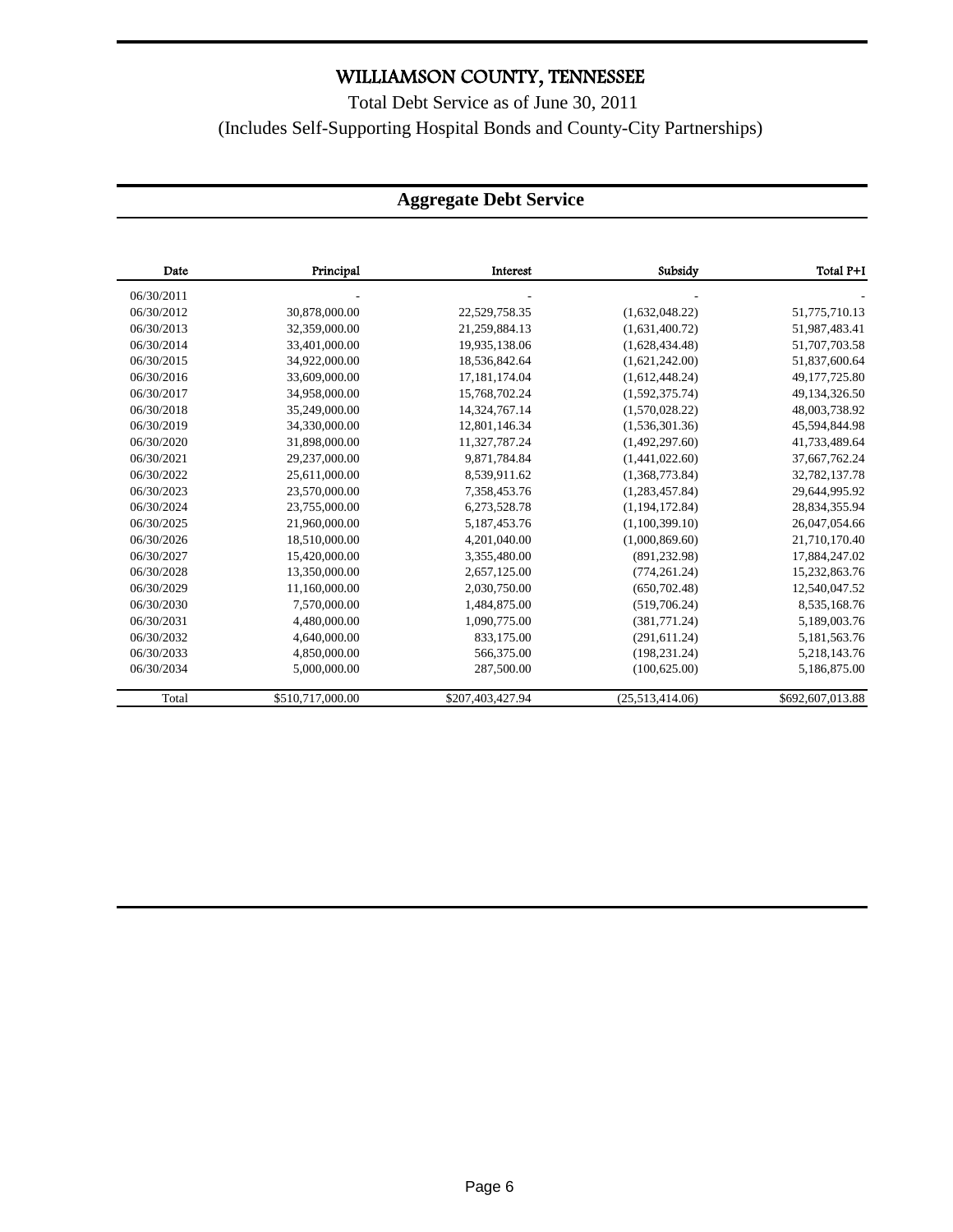# Williamson County, Tennessee Annual Principal and Interest Payments (As of June 30, 2011)



*Williamson County, Tennessee*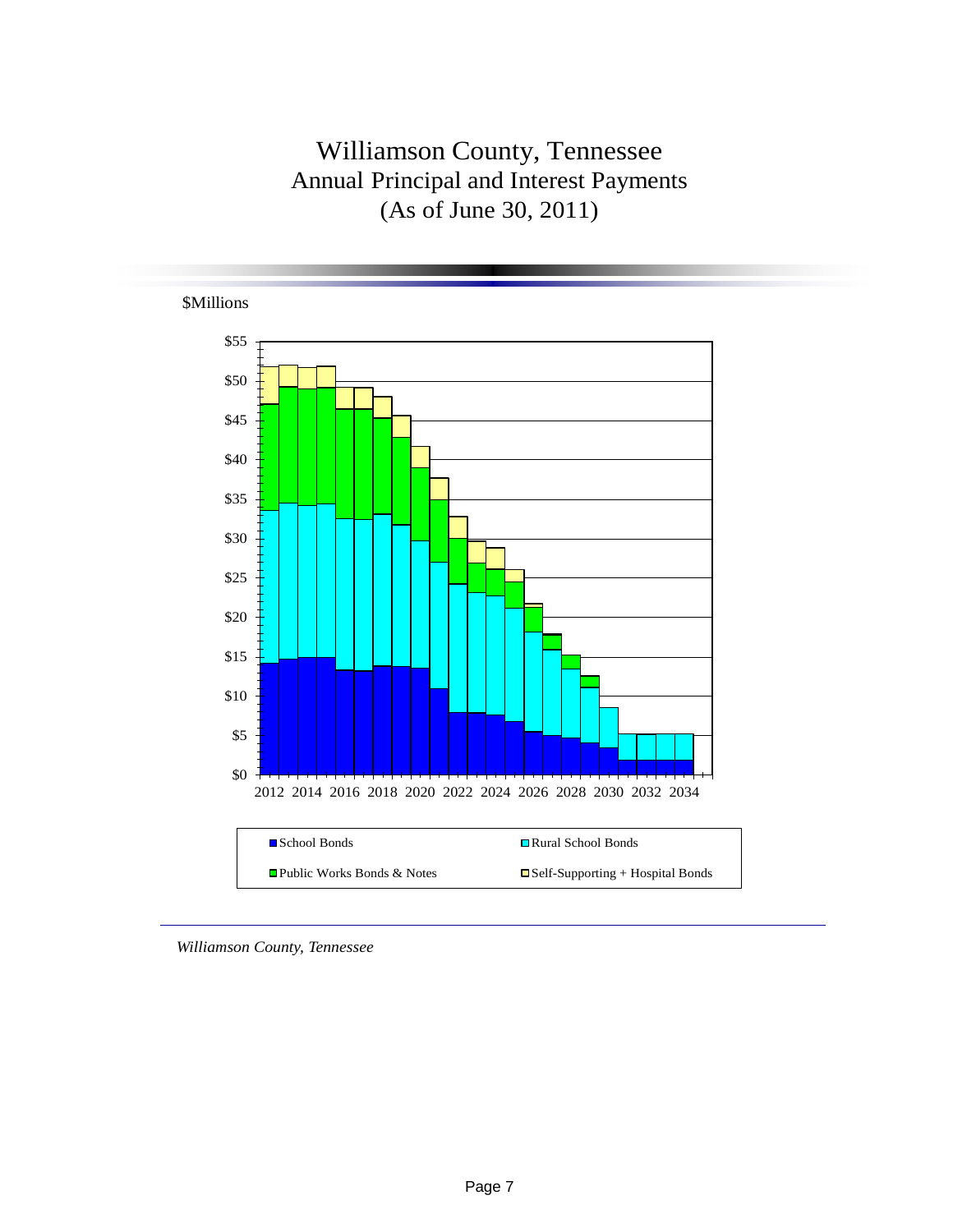## Williamson County, Tennessee Annual Principal and Interest Payments (As of June 30, 2011)



*Williamson County, Tennessee*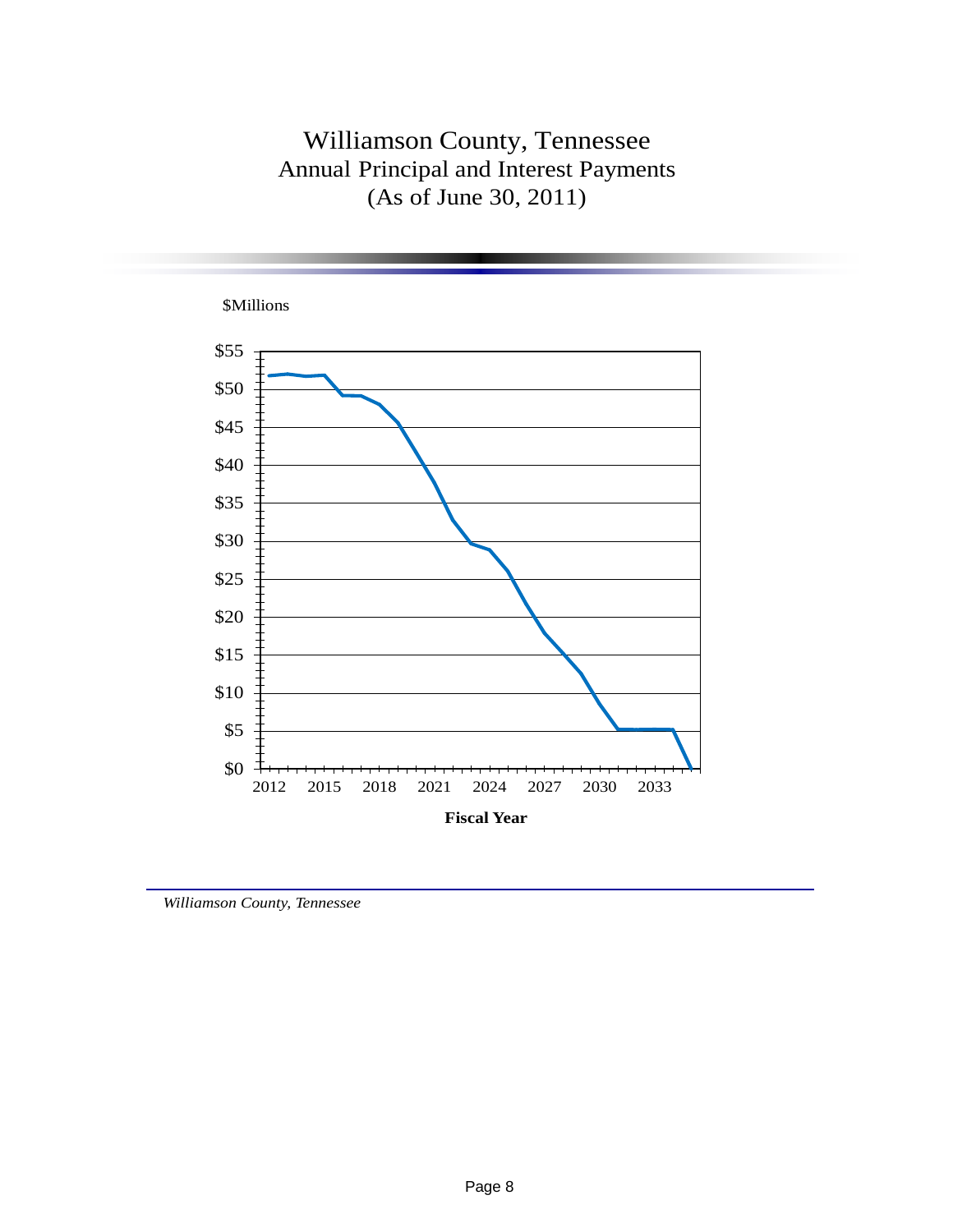Total Net Debt Service as of June 30, 2011 (Excludes Self-Supporting Hospital Bonds and County-City Partnerships)

### **Aggregate Debt Service**

| Date       | Principal        | Interest         | Subsidy         | Total P+I        |
|------------|------------------|------------------|-----------------|------------------|
| 06/30/2011 |                  |                  |                 |                  |
| 06/30/2012 | 27,474,572.45    | 21,244,546.76    | (1,632,048.22)  | 47,087,070.99    |
| 06/30/2013 | 30,754,000.00    | 20, 126, 725. 37 | (1,631,400.72)  | 49,249,324.65    |
| 06/30/2014 | 31,736,000.00    | 18,863,379.30    | (1,628,434.48)  | 48,970,944.82    |
| 06/30/2015 | 33,212,000.00    | 17,529,608.88    | (1,621,242.00)  | 49,120,366.88    |
| 06/30/2016 | 31,799,000.00    | 16,243,202.78    | (1,612,448.24)  | 46,429,754.54    |
| 06/30/2017 | 33,098,000.00    | 14,905,768.48    | (1,592,375.74)  | 46,411,392.74    |
| 06/30/2018 | 33,299,000.00    | 13,535,633.38    | (1,570,028.22)  | 45,264,605.16    |
| 06/30/2019 | 32,305,000.00    | 12.094.187.58    | (1,536,301.36)  | 42,862,886.22    |
| 06/30/2020 | 29.793.000.00    | 10.707.665.98    | (1,492,297.60)  | 39,008,368.38    |
| 06/30/2021 | 27,027,000.00    | 9,344,173.58     | (1,441,022.60)  | 34,930,150.98    |
| 06/30/2022 | 23,286,000.00    | 8,111,120.36     | (1,368,773.84)  | 30,028,346.52    |
| 06/30/2023 | 21,125,000.00    | 7,035,993.76     | (1,283,457.84)  | 26,877,535.92    |
| 06/30/2024 | 21,245,000.00    | 6,064,441.28     | (1,194,172.84)  | 26,115,268.44    |
| 06/30/2025 | 20,485,000.00    | 5,095,441.26     | (1,100,399.10)  | 24,480,042.16    |
| 06/30/2026 | 18,070,000.00    | 4,175,502.50     | (1,000,869.60)  | 21,244,632.90    |
| 06/30/2027 | 15,320,000.00    | 3,351,230.00     | (891, 232.98)   | 17,779,997.02    |
| 06/30/2028 | 13,350,000.00    | 2,657,125.00     | (774, 261.24)   | 15,232,863.76    |
| 06/30/2029 | 11,160,000.00    | 2,030,750.00     | (650, 702.48)   | 12,540,047.52    |
| 06/30/2030 | 7,570,000.00     | 1,484,875.00     | (519,706.24)    | 8,535,168.76     |
| 06/30/2031 | 4,480,000.00     | 1,090,775.00     | (381,771.24)    | 5,189,003.76     |
| 06/30/2032 | 4,640,000.00     | 833,175.00       | (291, 611.24)   | 5,181,563.76     |
| 06/30/2033 | 4,850,000.00     | 566,375.00       | (198, 231.24)   | 5,218,143.76     |
| 06/30/2034 | 5,000,000.00     | 287,500.00       | (100, 625.00)   | 5,186,875.00     |
| Total      | \$481,078,572.45 | \$197,379,196.25 | (25,513,414.06) | \$652.944.354.64 |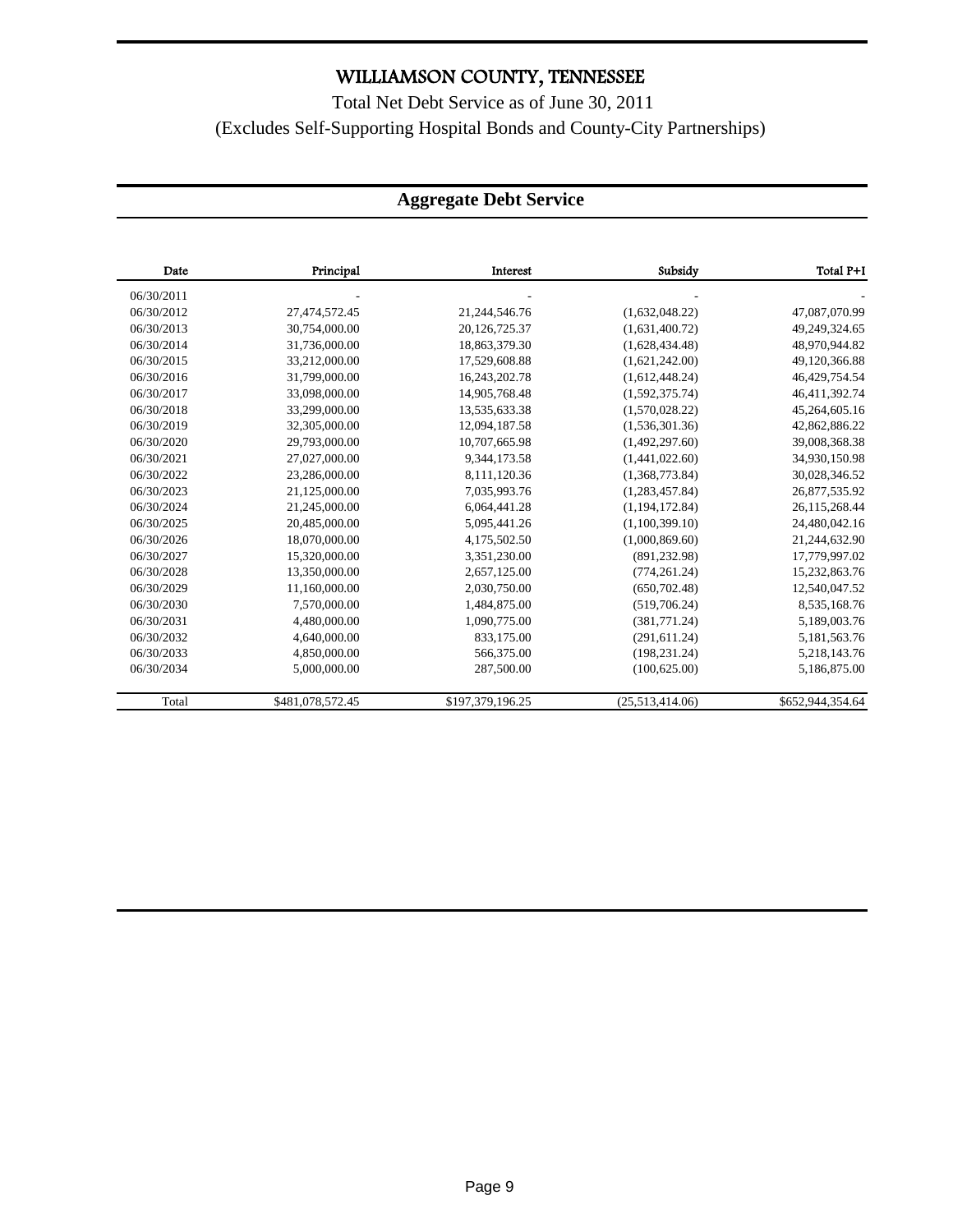## Net Annual Principal and Interest Payments Excluding Self-Supporting Bonds (As of June 30, 2011)



*Williamson County, Tennessee*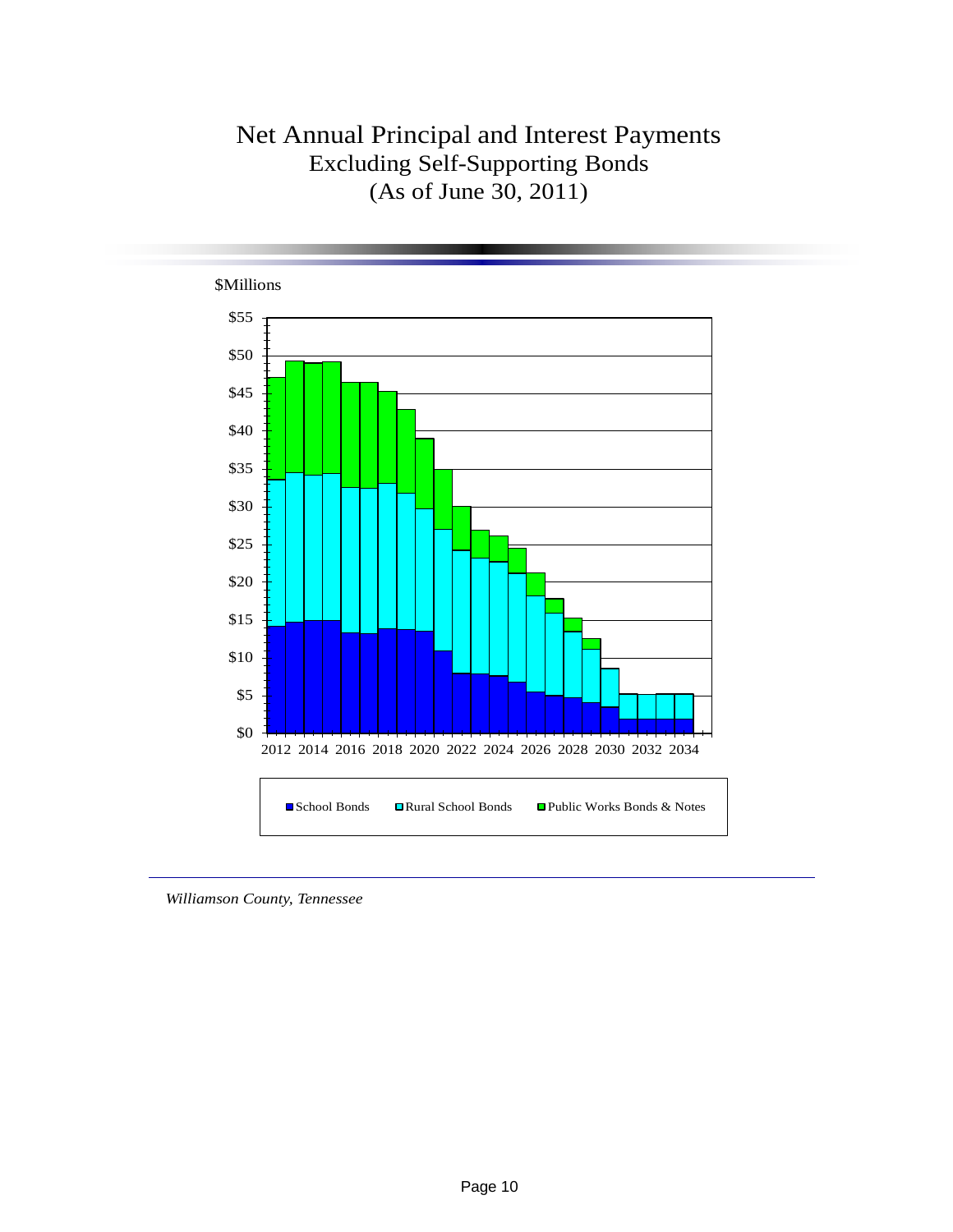## Net Annual Principal and Interest Payments Excluding Self-Supporting Bonds (As of June 30, 2011)



*Williamson County, Tennessee*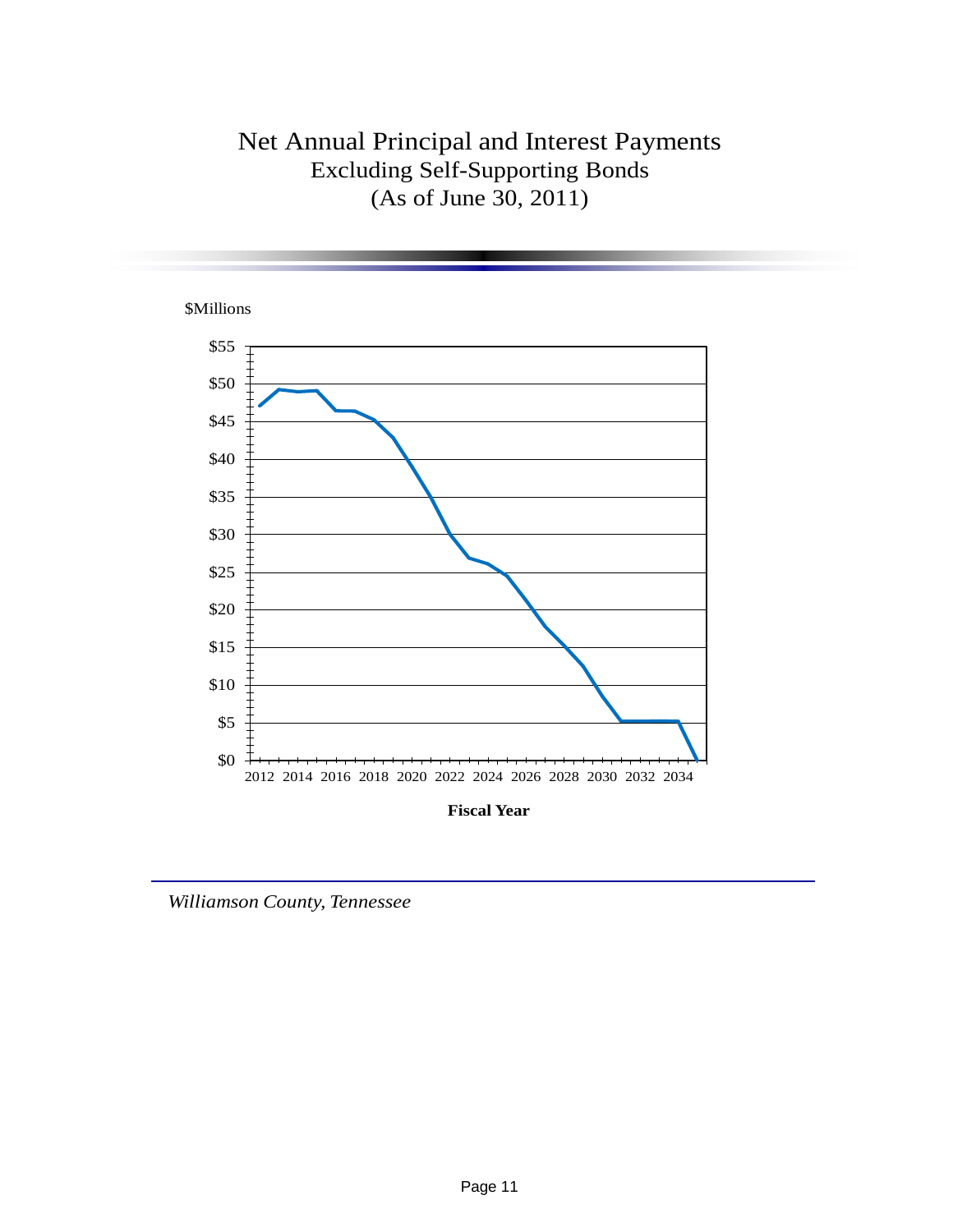#### Total Debt Service Payable from the General Debt Service Fund

(June 30, 2011)

#### **Aggregate Debt Service**

| Date       | Principal        | Interest         | Subsidy           | Total P+I        |
|------------|------------------|------------------|-------------------|------------------|
| 06/30/2011 |                  |                  |                   |                  |
| 06/30/2012 | 20,193,000.00    | 12,889,454.58    | (678, 119.74)     | 32,404,334.84    |
| 06/30/2013 | 20,824,000.00    | 12,035,761.61    | (677, 769.74)     | 32,181,991.87    |
| 06/30/2014 | 21,936,000.00    | 11,146,534.30    | (676, 194.74)     | 32,406,339.56    |
| 06/30/2015 | 22,862,000.00    | 10,202,913.88    | (672, 388.50)     | 32,392,525.38    |
| 06/30/2016 | 21.309.000.00    | 9,304,645.28     | (667, 794.74)     | 29,945,850.54    |
| 06/30/2017 | 22,138,000.00    | 8,396,835.98     | (656, 594, 74)    | 29,878,241.24    |
| 06/30/2018 | 21,909,000.00    | 7,479,375.88     | (644, 213.48)     | 28,744,162.40    |
| 06/30/2019 | 21,740,000.00    | 6,514,480.08     | (621, 835.36)     | 27,632,644.72    |
| 06/30/2020 | 20,633,000.00    | 5,559,833.48     | (593,870.36)      | 25,598,963.12    |
| 06/30/2021 | 17,572,000.00    | 4,610,106.08     | (563, 595, 36)    | 21,618,510.72    |
| 06/30/2022 | 13,226,000.00    | 3,812,332.86     | (531,797.86)      | 16,506,535.00    |
| 06/30/2023 | 11,660,000.00    | 3.199.150.00     | (497.931.86)      | 14,361,218.14    |
| 06/30/2024 | 11,540,000.00    | 2,660,225.02     | (461,899.36)      | 13,738,325.66    |
| 06/30/2025 | 9,955,000.00     | 2,127,337.50     | (423, 338.12)     | 11,658,999.38    |
| 06/30/2026 | 7,705,000.00     | 1,668,517.50     | (382, 363.62)     | 8,991,153.88     |
| 06/30/2027 | 5,990,000.00     | 1,319,530.00     | (339, 493.00)     | 6,970,037.00     |
| 06/30/2028 | 5,730,000.00     | 1,049,980.00     | (292, 978.00)     | 6,487,002.00     |
| 06/30/2029 | 4.930.000.00     | 785,905.00       | (244, 266.74)     | 5,471,638.26     |
| 06/30/2030 | 3,070,000.00     | 550,375.00       | (192, 631.24)     | 3,427,743.76     |
| 06/30/2031 | 1,630,000.00     | 395,025.00       | (138, 258, 74)    | 1,886,766.26     |
| 06/30/2032 | 1,690,000.00     | 301,300.00       | (105, 455.00)     | 1,885,845.00     |
| 06/30/2033 | 1,750,000.00     | 204,125.00       | (71, 443.74)      | 1,882,681.26     |
| 06/30/2034 | 1,800,000.00     | 103,500.00       | (36, 225.00)      | 1,867,275.00     |
| Total      | \$291,792,000.00 | \$106,317,244.03 | (10, 170, 459.04) | \$387,938,784.99 |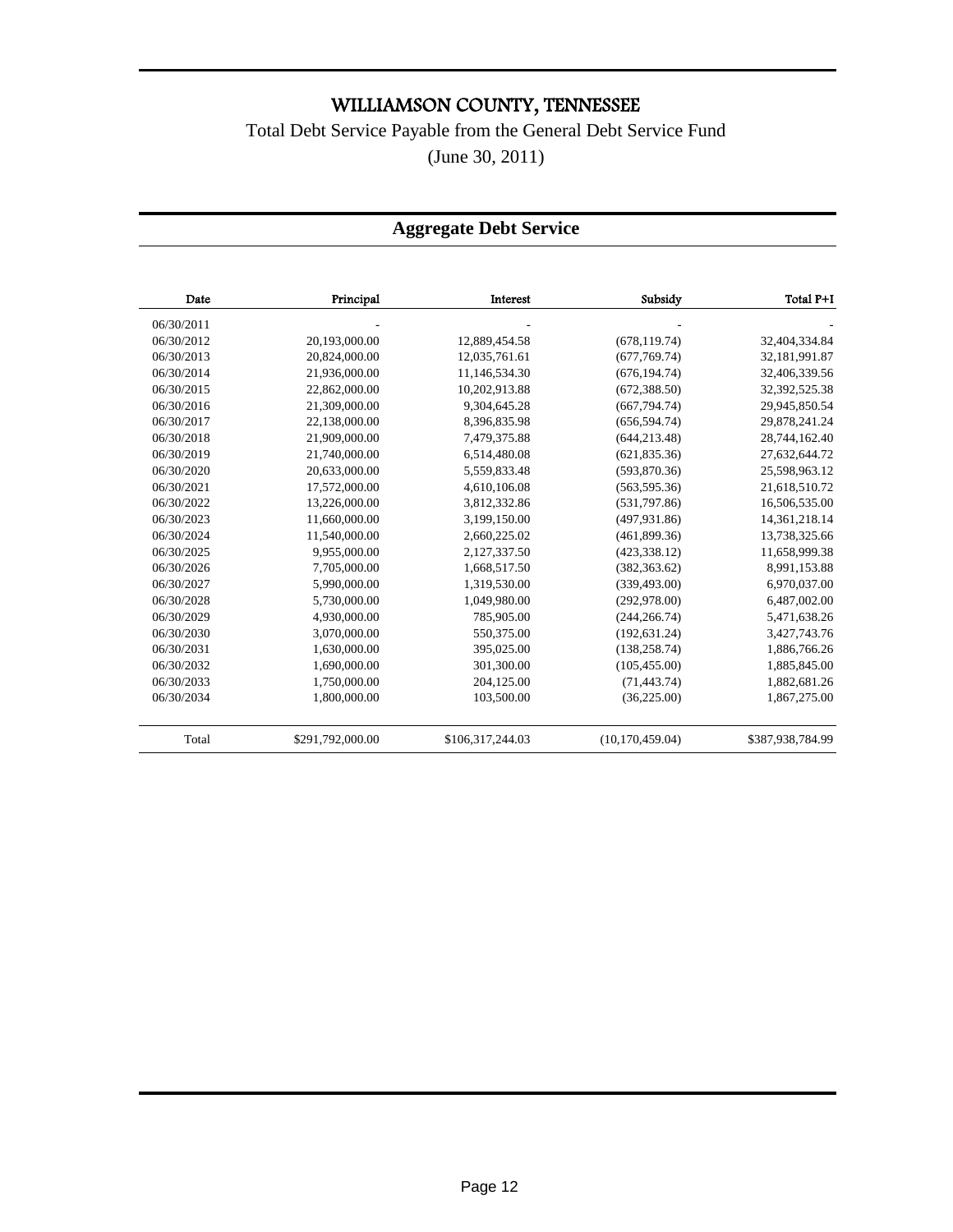# **General Debt Service Fund**

Total Annual Principal and Interest Payments Includes High Schools, Public Works and Self-Supporting Bonds (As of June 30, 2011)



*Williamson County, Tennessee*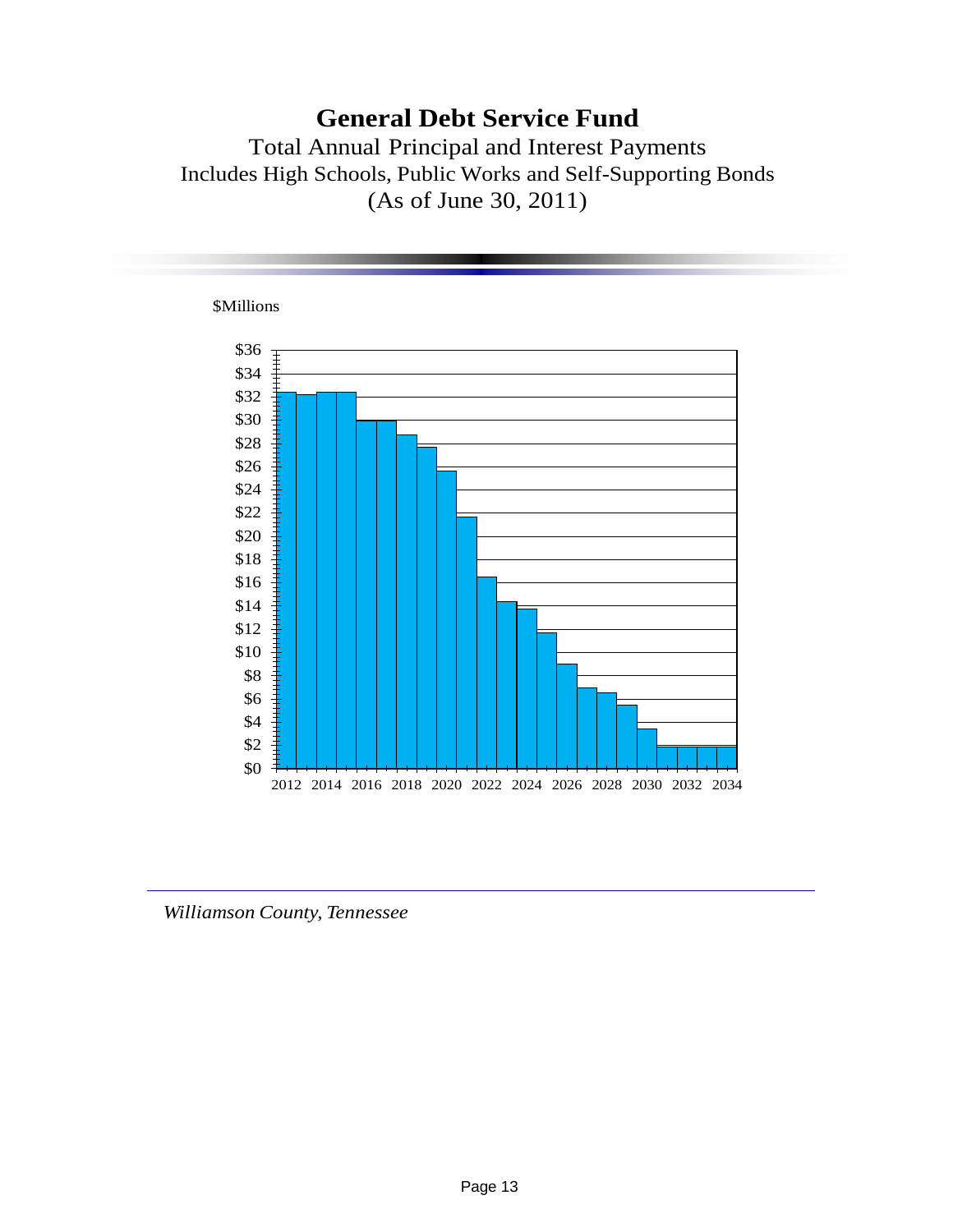Net Debt Service Payable from the General Debt Service Fund Excludes Self-Supporting Bonds and County-City Partnerships (June 30, 2011)

#### **Aggregate Debt Service**

| Date       | Principal        | Interest        | Subsidy           | Total P+I        |
|------------|------------------|-----------------|-------------------|------------------|
| 06/30/2011 |                  |                 |                   |                  |
| 06/30/2012 | 16,789,572.45    | 11,604,242.99   | (678, 119.74)     | 27,715,695.70    |
| 06/30/2013 | 19,219,000.00    | 10,902,602.85   | (677, 769.74)     | 29,443,833.11    |
| 06/30/2014 | 20,271,000.00    | 10,074,775.54   | (676, 194.74)     | 29,669,580.80    |
| 06/30/2015 | 21,152,000.00    | 9,195,680.12    | (672, 388.50)     | 29,675,291.62    |
| 06/30/2016 | 19,499,000.00    | 8,366,674.02    | (667, 794.74)     | 27, 197, 879. 28 |
| 06/30/2017 | 20,278,000.00    | 7,533,902.22    | (656, 594.74)     | 27,155,307.48    |
| 06/30/2018 | 19,959,000.00    | 6,690,242.12    | (644, 213.48)     | 26,005,028.64    |
| 06/30/2019 | 19,715,000.00    | 5,807,521.32    | (621, 835.36)     | 24,900,685.96    |
| 06/30/2020 | 18,528,000.00    | 4.939.712.22    | (593, 870.36)     | 22,873,841.86    |
| 06/30/2021 | 15,362,000.00    | 4,082,494.82    | (563, 595, 36)    | 18,880,899.46    |
| 06/30/2022 | 10.901.000.00    | 3.383.541.60    | (531,797.86)      | 13,752,743.74    |
| 06/30/2023 | 9.215.000.00     | 2.876.690.00    | (497.931.86)      | 11.593.758.14    |
| 06/30/2024 | 9,030,000.00     | 2,451,137.52    | (461, 899.36)     | 11,019,238.16    |
| 06/30/2025 | 8,480,000.00     | 2,035,325.00    | (423, 338.12)     | 10,091,986.88    |
| 06/30/2026 | 7,265,000.00     | 1,642,980.00    | (382, 363.62)     | 8,525,616.38     |
| 06/30/2027 | 5,890,000.00     | 1,315,280.00    | (339, 493.00)     | 6,865,787.00     |
| 06/30/2028 | 5,730,000.00     | 1,049,980.00    | (292, 978.00)     | 6,487,002.00     |
| 06/30/2029 | 4,930,000.00     | 785,905.00      | (244, 266, 74)    | 5,471,638.26     |
| 06/30/2030 | 3,070,000.00     | 550,375.00      | (192, 631.24)     | 3,427,743.76     |
| 06/30/2031 | 1,630,000.00     | 395,025.00      | (138, 258, 74)    | 1,886,766.26     |
| 06/30/2032 | 1,690,000.00     | 301,300.00      | (105, 455.00)     | 1,885,845.00     |
| 06/30/2033 | 1,750,000.00     | 204,125.00      | (71, 443.74)      | 1,882,681.26     |
| 06/30/2034 | 1,800,000.00     | 103,500.00      | (36, 225.00)      | 1,867,275.00     |
| Total      | \$262,153,572.45 | \$96,293,012.34 | (10, 170, 459.04) | \$348,276,125.75 |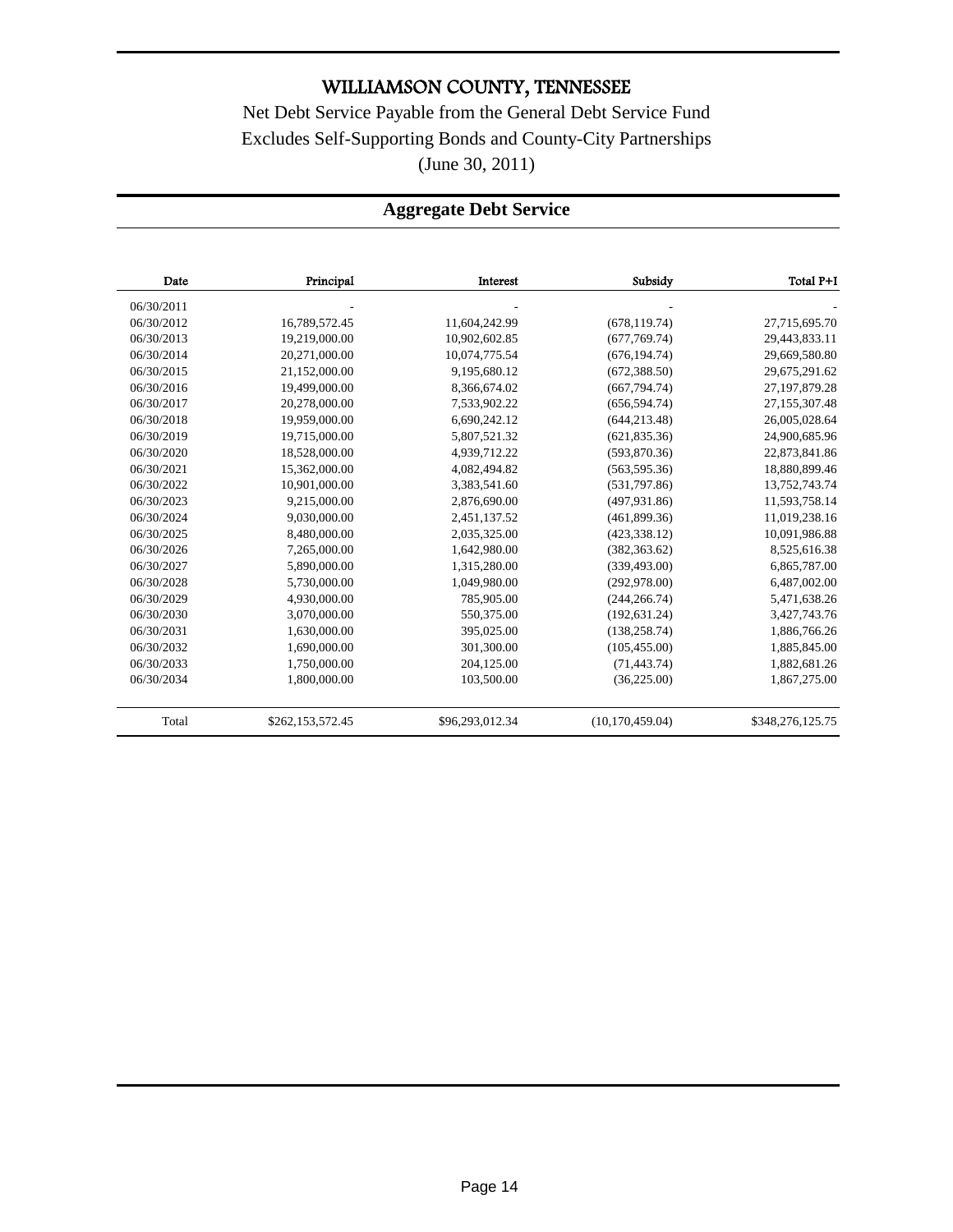### **General Debt Service Fund** Net Annual Principal and Interest Payments Includes High Schools and Public Works (As of June 30, 2011)



#### *Williamson County, Tennessee*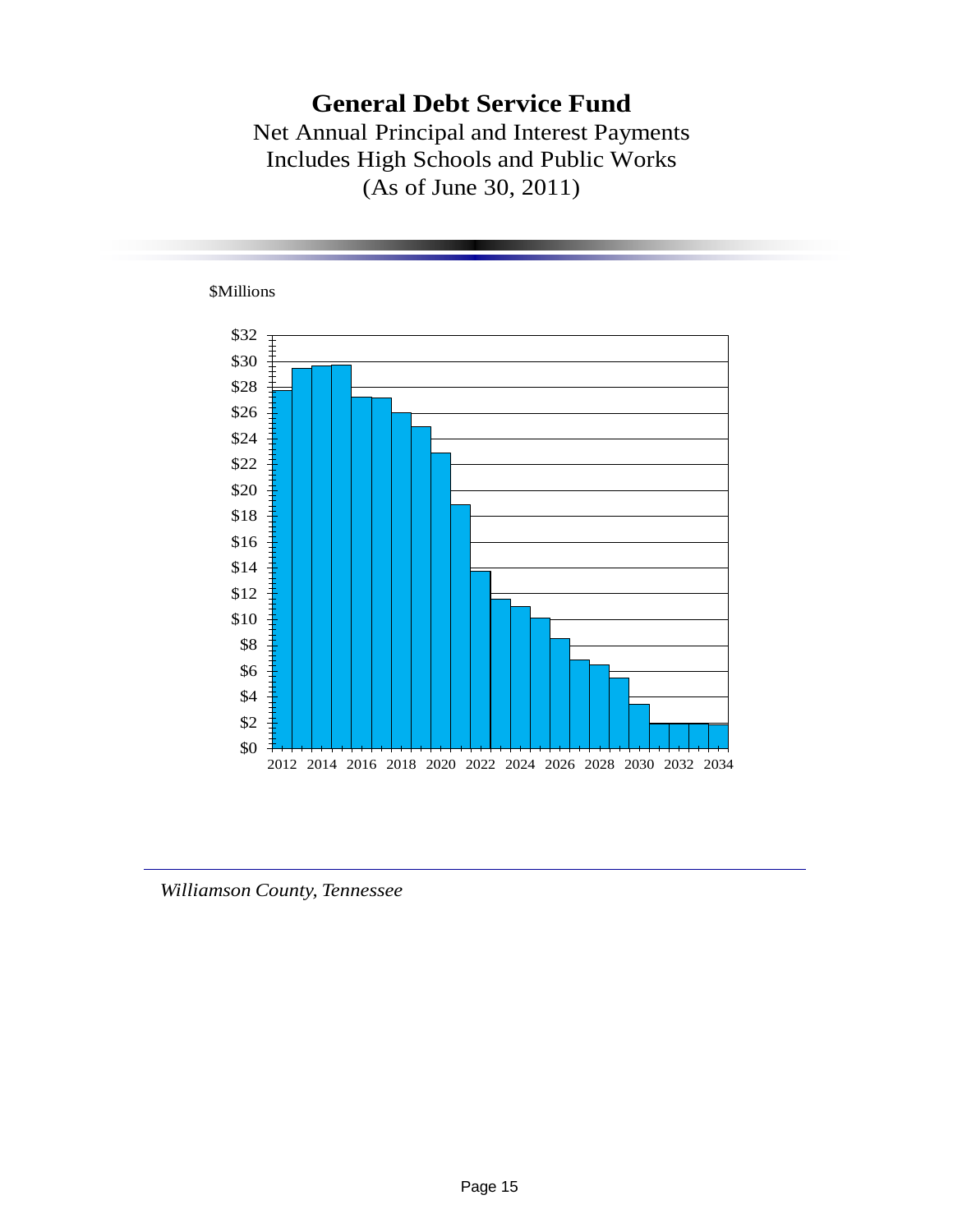Total Debt Service Payable from the Rural School Debt Service Fund Includes Elementary Schools and Middle Schools (June 30, 2011)

#### **Aggregate Debt Service**

| Date       | Principal        | Interest         | Subsidy         | Total P+I        |
|------------|------------------|------------------|-----------------|------------------|
| 06/30/2011 |                  |                  |                 |                  |
| 06/30/2012 | 10,685,000.00    | 9,640,303.77     | (953, 928.48)   | 19,371,375.29    |
| 06/30/2013 | 11,535,000.00    | 9,224,122.52     | (953, 630.98)   | 19,805,491.54    |
| 06/30/2014 | 11,465,000.00    | 8,788,603.76     | (952, 239.74)   | 19,301,364.02    |
| 06/30/2015 | 12,060,000.00    | 8.333.928.76     | (948, 853.50)   | 19,445,075.26    |
| 06/30/2016 | 12,300,000.00    | 7,876,528.76     | (944, 653.50)   | 19,231,875.26    |
| 06/30/2017 | 12,820,000.00    | 7,371,866.26     | (935, 781.00)   | 19,256,085.26    |
| 06/30/2018 | 13,340,000.00    | 6,845,391.26     | (925, 814.74)   | 19,259,576.52    |
| 06/30/2019 | 12,590,000.00    | 6,286,666.26     | (914, 466.00)   | 17,962,200.26    |
| 06/30/2020 | 11,265,000.00    | 5,767,953.76     | (898, 427, 24)  | 16, 134, 526. 52 |
| 06/30/2021 | 11,665,000.00    | 5,261,678.76     | (877, 427, 24)  | 16,049,251.52    |
| 06/30/2022 | 12,385,000.00    | 4,727,578.76     | (836,975.98)    | 16,275,602.78    |
| 06/30/2023 | 11,910,000.00    | 4,159,303.76     | (785, 525.98)   | 15,283,777.78    |
| 06/30/2024 | 12,215,000.00    | 3,613,303.76     | (732, 273.48)   | 15,096,030.28    |
| 06/30/2025 | 12,005,000.00    | 3,060,116.26     | (677,060.98)    | 14,388,055.28    |
| 06/30/2026 | 10,805,000.00    | 2,532,522.50     | (618, 505.98)   | 12,719,016.52    |
| 06/30/2027 | 9,430,000.00     | 2,035,950.00     | (551, 739.98)   | 10,914,210.02    |
| 06/30/2028 | 7,620,000.00     | 1,607,145.00     | (481, 283, 24)  | 8,745,861.76     |
| 06/30/2029 | 6,230,000.00     | 1,244,845.00     | (406, 435.74)   | 7,068,409.26     |
| 06/30/2030 | 4,500,000.00     | 934,500.00       | (327,075.00)    | 5,107,425.00     |
| 06/30/2031 | 2,850,000.00     | 695,750.00       | (243, 512.50)   | 3,302,237.50     |
| 06/30/2032 | 2,950,000.00     | 531,875.00       | (186, 156.24)   | 3,295,718.76     |
| 06/30/2033 | 3,100,000.00     | 362,250.00       | (126, 787.50)   | 3,335,462.50     |
| Total      | \$218,925,000.00 | \$101,086,183.91 | (15,342,955.02) | \$304,668,228.89 |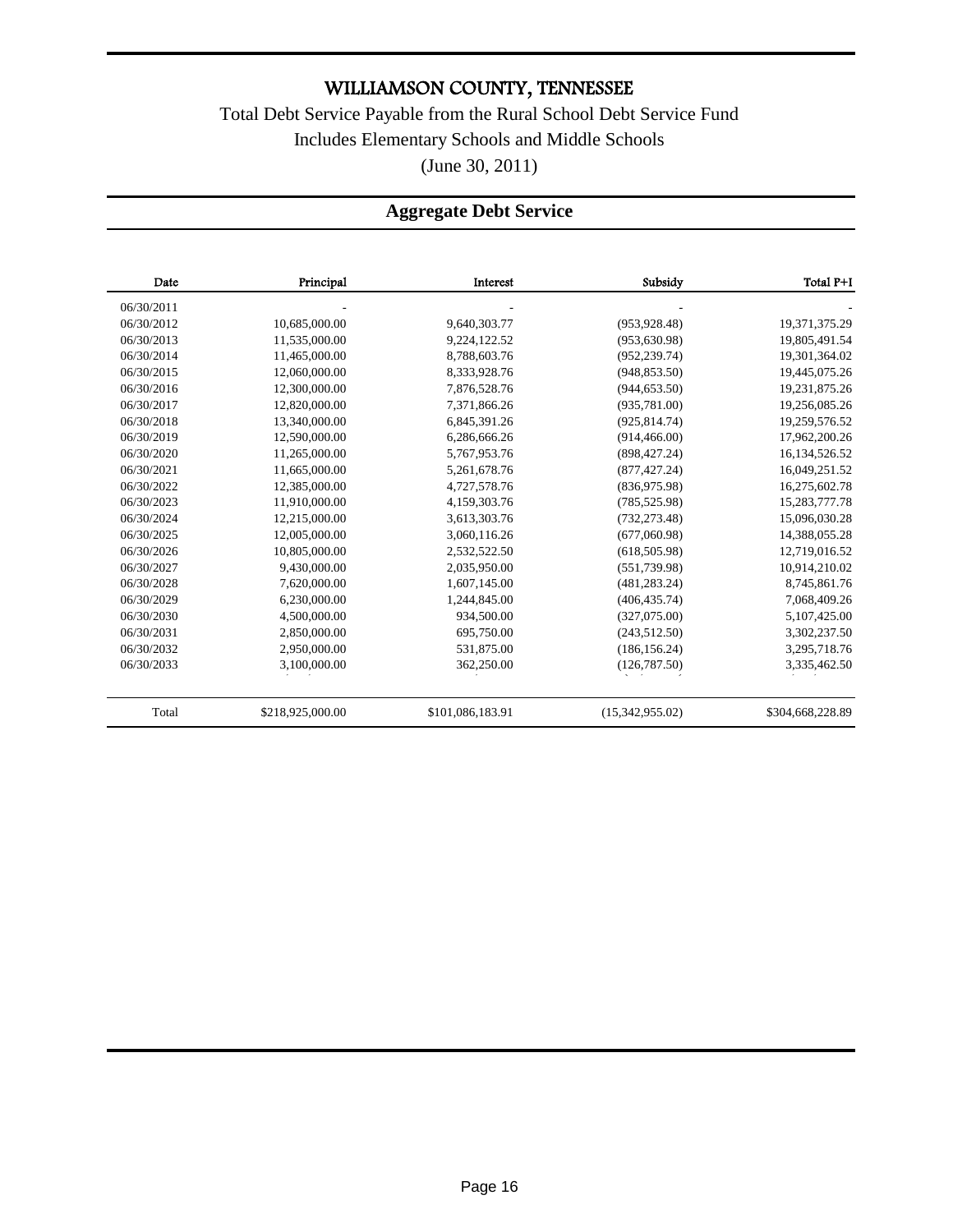# **Rural School Debt Service Fund**

(Includes Elementary and Middle Schools) Annual Principal and Interest Payments (As of June 30, 2011)



*Williamson County, Tennessee*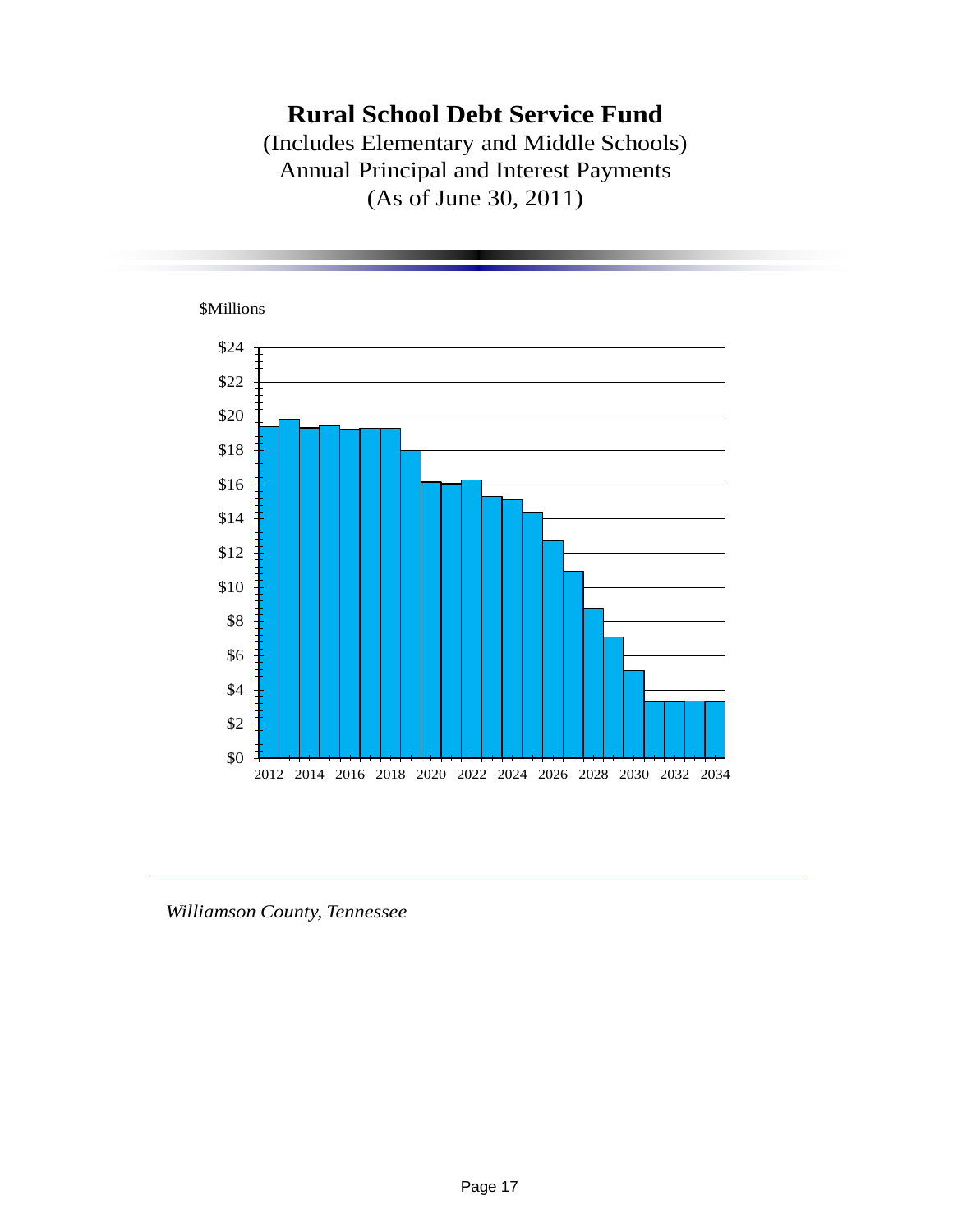Total Education Debt Service as of June 30, 2011 (Includes Both General and Rural School Bonds and Notes)

#### **Aggregate Debt Service**

| Date       | Principal        | Interest         | Subsidy         | Total P+I        |
|------------|------------------|------------------|-----------------|------------------|
| 06/30/2011 |                  |                  |                 |                  |
| 06/30/2012 | 18,962,357.89    | 16,246,325.40    | (1,632,048.22)  | 33,576,635.07    |
| 06/30/2013 | 20,671,598.00    | 15,454,470.98    | (1,631,400.72)  | 34,494,668.26    |
| 06/30/2014 | 21,235,980.00    | 14,603,480.83    | (1,628,434.48)  | 34, 211, 026. 35 |
| 06/30/2015 | 22,285,698.00    | 13,702,310.61    | (1,621,242.00)  | 34,366,766.61    |
| 06/30/2016 | 21,261,086.00    | 12,843,457.72    | (1,612,448.24)  | 32,492,095.48    |
| 06/30/2017 | 22,076,810.00    | 11,962,133.20    | (1,592,375.74)  | 32,446,567.46    |
| 06/30/2018 | 23.618.203.00    | 11.053.975.68    | (1,570,028.22)  | 33,102,150.46    |
| 06/30/2019 | 23,215,000.00    | 10,041,722.52    | (1,536,301.36)  | 31,720,421.16    |
| 06/30/2020 | 22,120,000.00    | 9,056,235.02     | (1,492,297.60)  | 29,683,937.42    |
| 06/30/2021 | 20,350,000.00    | 8,053,950.02     | (1,441,022.60)  | 26,962,927.42    |
| 06/30/2022 | 18,440,000.00    | 7,136,106.26     | (1,368,773.84)  | 24, 207, 332. 42 |
| 06/30/2023 | 18,150,000.00    | 6,295,313.76     | (1,283,457.84)  | 23,161,855.92    |
| 06/30/2024 | 18,425,000.00    | 5,464,245.02     | (1,194,172.84)  | 22,695,072.18    |
| 06/30/2025 | 17,645,000.00    | 4,631,295.01     | (1,100,399.10)  | 21,175,895.91    |
| 06/30/2026 | 15,315,000.00    | 3,848,425.00     | (1,000,869.60)  | 18,162,555.40    |
| 06/30/2027 | 13,630,000.00    | 3,148,090.00     | (891, 232.98)   | 15,886,857.02    |
| 06/30/2028 | 11,700,000.00    | 2,525,460.00     | (774, 261.24)   | 13,451,198.76    |
| 06/30/2029 | 9,800,000.00     | 1,970,910.00     | (650, 702.48)   | 11,120,207.52    |
| 06/30/2030 | 7,570,000.00     | 1,484,875.00     | (519,706.24)    | 8,535,168.76     |
| 06/30/2031 | 4,480,000.00     | 1,090,775.00     | (381,771.24)    | 5,189,003.76     |
| 06/30/2032 | 4,640,000.00     | 833,175.00       | (291, 611.24)   | 5,181,563.76     |
| 06/30/2033 | 4.850.000.00     | 566,375.00       | (198, 231.24)   | 5,218,143.76     |
| 06/30/2034 | 5,000,000.00     | 287,500.00       | (100, 625.00)   | 5,186,875.00     |
| Total      | \$365,441,732.89 | \$162,300,607.03 | (25,513,414.06) | \$502,228,925.86 |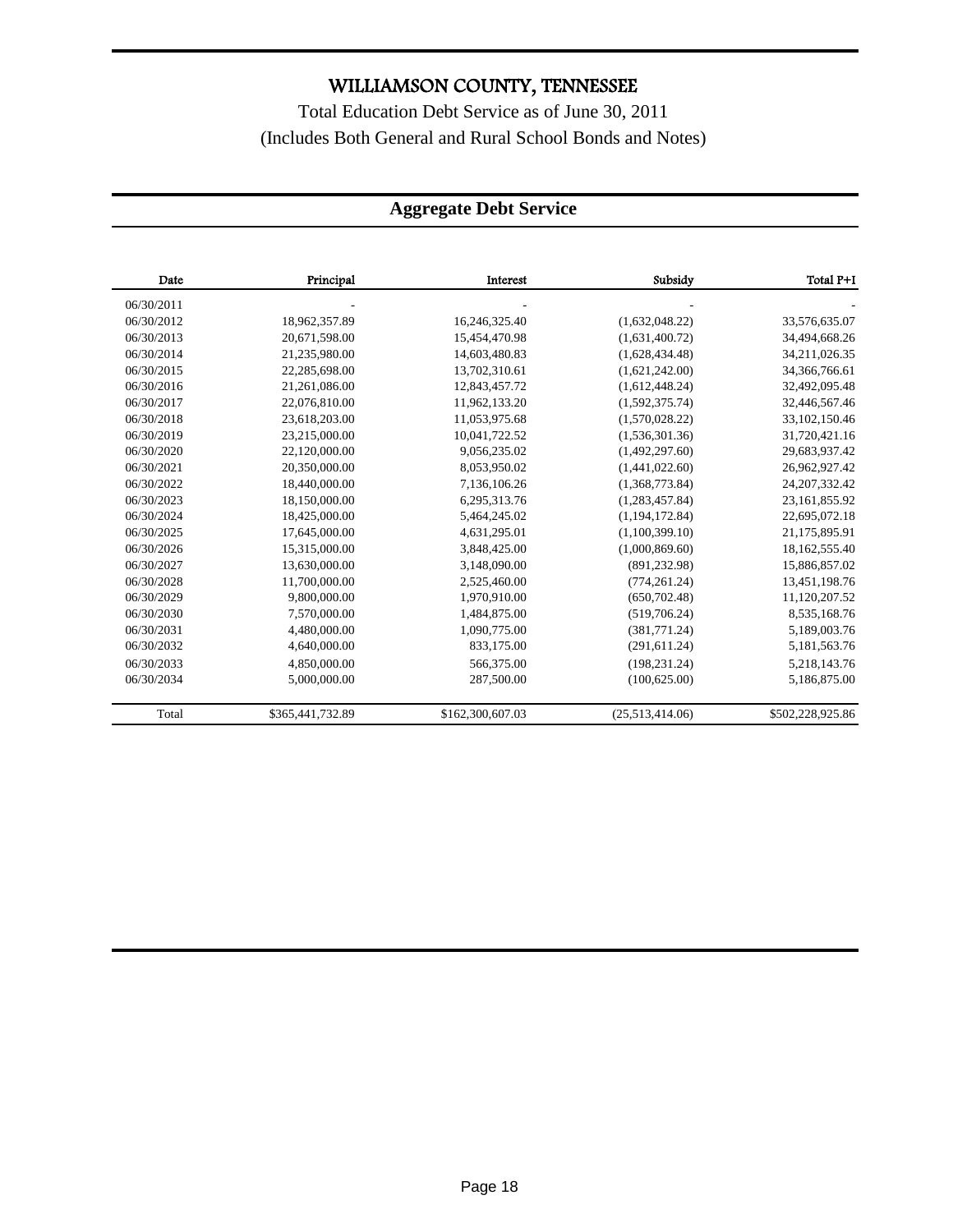Total Education Debt Service Annual Principal and Interest Payments (As of June 30, 2011)



*Williamson County, Tennessee*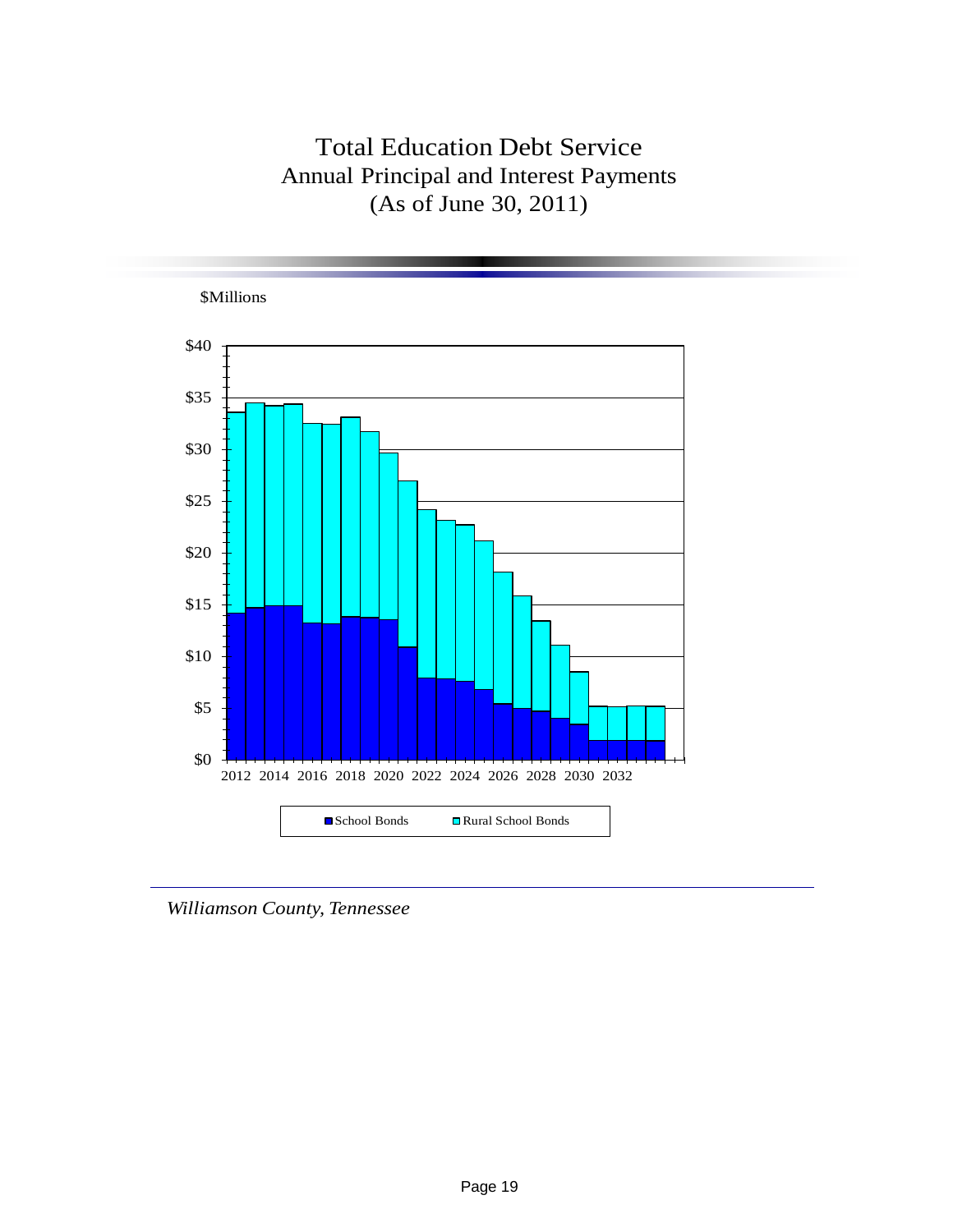Total General School Bonds and Notes Debt Service as of June 30, 2011 (High School Projects)

### **Aggregate Debt Service**

| Date       | Principal        | Interest        | Subsidy           | Total P+I        |
|------------|------------------|-----------------|-------------------|------------------|
| 06/30/2011 |                  |                 |                   |                  |
| 06/30/2012 | 8,277,357.89     | 6,606,021.63    | (678, 119.74)     | 14, 205, 259. 78 |
| 06/30/2013 | 9,136,598.00     | 6,230,348.46    | (677,769.74)      | 14,689,176.72    |
| 06/30/2014 | 9,770,980.00     | 5,814,877.07    | (676, 194.74)     | 14,909,662.33    |
| 06/30/2015 | 10,225,698.00    | 5,368,381.85    | (672, 388.50)     | 14,921,691.35    |
| 06/30/2016 | 8,961,086.00     | 4,966,928.96    | (667, 794.74)     | 13,260,220.22    |
| 06/30/2017 | 9,256,810.00     | 4,590,266.94    | (656, 594.74)     | 13,190,482.20    |
| 06/30/2018 | 10,278,203.00    | 4,208,584.42    | (644, 213.48)     | 13,842,573.94    |
| 06/30/2019 | 10,625,000.00    | 3,755,056.26    | (621, 835.36)     | 13,758,220.90    |
| 06/30/2020 | 10,855,000.00    | 3,288,281.26    | (593, 870.36)     | 13,549,410.90    |
| 06/30/2021 | 8,685,000.00     | 2,792,271.26    | (563, 595, 36)    | 10,913,675.90    |
| 06/30/2022 | 6,055,000.00     | 2,408,527.50    | (531,797.86)      | 7,931,729.64     |
| 06/30/2023 | 6,240,000.00     | 2,136,010.00    | (497, 931.86)     | 7,878,078.14     |
| 06/30/2024 | 6,210,000.00     | 1,850,941.26    | (461, 899.36)     | 7,599,041.90     |
| 06/30/2025 | 5,640,000.00     | 1,571,178.75    | (423, 338.12)     | 6,787,840.63     |
| 06/30/2026 | 4,510,000.00     | 1,315,902.50    | (382, 363.62)     | 5,443,538.88     |
| 06/30/2027 | 4,200,000.00     | 1,112,140.00    | (339, 493.00)     | 4,972,647.00     |
| 06/30/2028 | 4,080,000.00     | 918,315.00      | (292, 978.00)     | 4,705,337.00     |
| 06/30/2029 | 3,570,000.00     | 726,065.00      | (244, 266.74)     | 4,051,798.26     |
| 06/30/2030 | 3.070.000.00     | 550,375.00      | (192, 631.24)     | 3,427,743.76     |
| 06/30/2031 | 1,630,000.00     | 395,025.00      | (138, 258.74)     | 1,886,766.26     |
| 06/30/2032 | 1,690,000.00     | 301,300.00      | (105, 455.00)     | 1,885,845.00     |
| 06/30/2033 | 1,750,000.00     | 204,125.00      | (71, 443.74)      | 1,882,681.26     |
| 06/30/2034 | 1,800,000.00     | 103,500.00      | (36, 225.00)      | 1,867,275.00     |
| Total      | \$146,516,732.89 | \$61.214.423.12 | (10, 170, 459.04) | \$197,560,696.97 |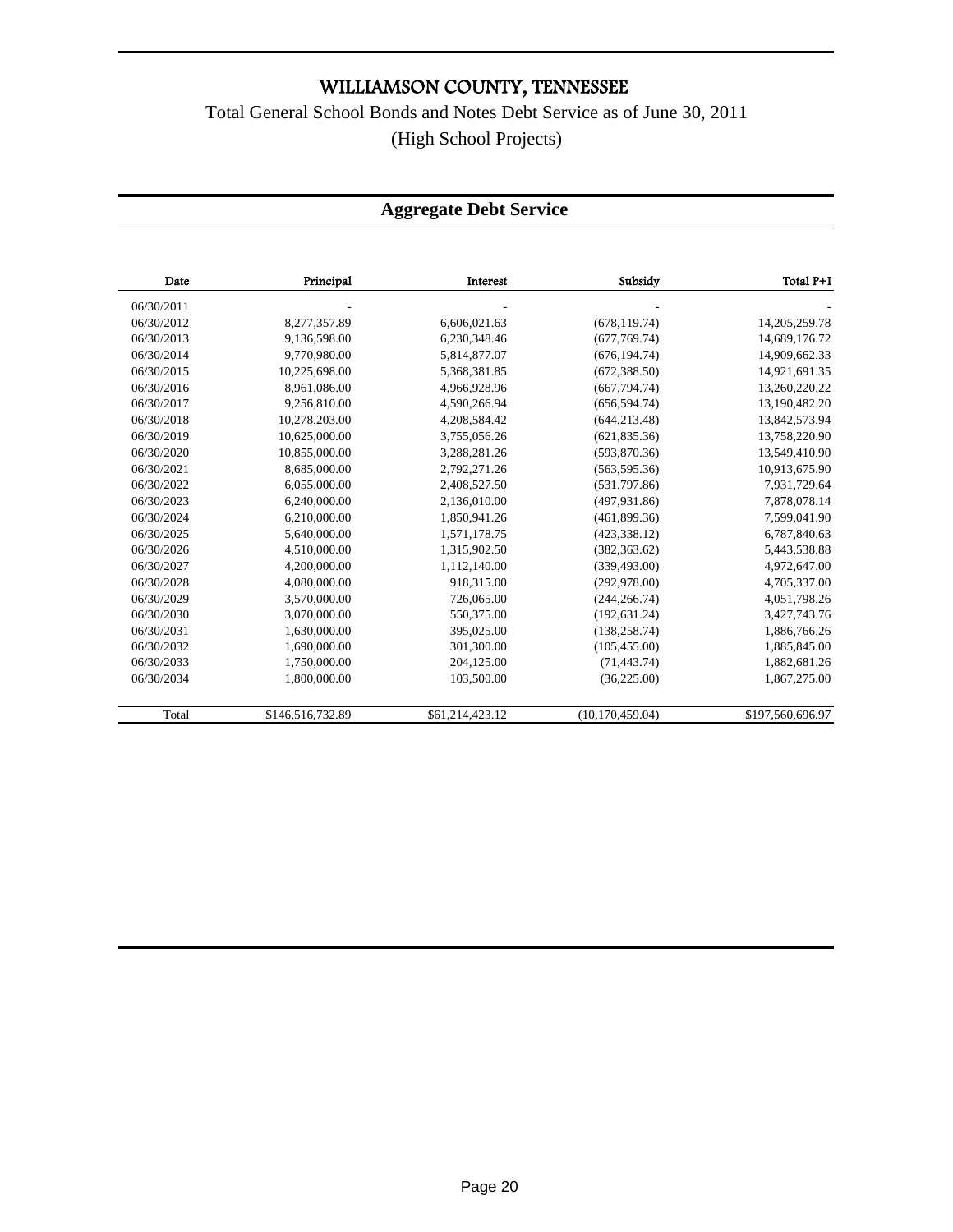### Total General Education Debt Service (High Schools) Annual Principal and Interest Payments (As of June 30, 2011)



#### *Williamson County, Tennessee*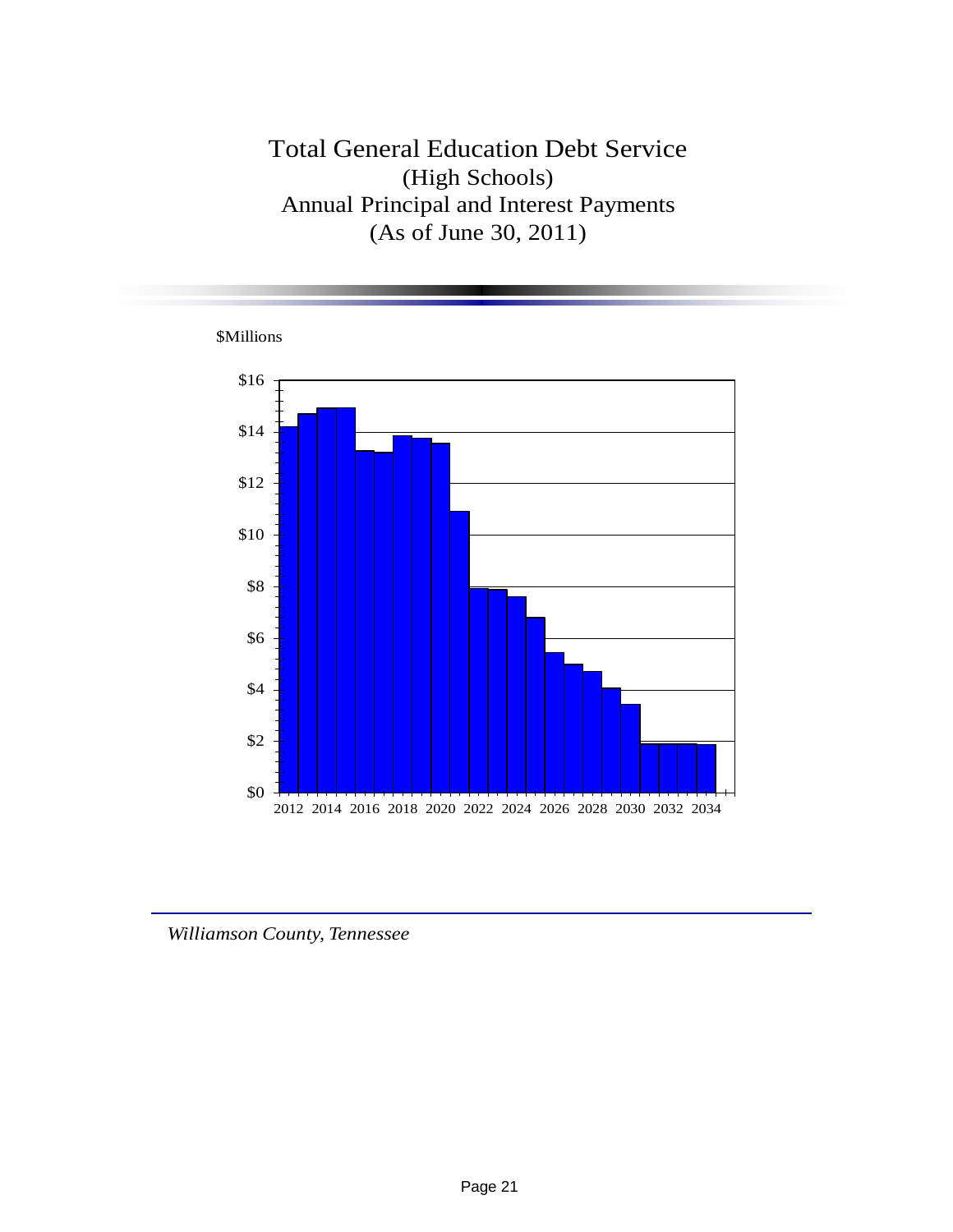Total Rural School Bonds and Notes Debt Service as of June 30, 2011 (Elementary and Middle School Projects)

#### **Aggregate Debt Service**

| Date       | Principal        | Interest         | Subsidy         | Total P+I        |
|------------|------------------|------------------|-----------------|------------------|
| 06/30/2011 |                  |                  |                 |                  |
| 06/30/2012 | 10,685,000.00    | 9,640,303.77     | (953, 928.48)   | 19,371,375.29    |
| 06/30/2013 | 11,535,000.00    | 9,224,122.52     | (953, 630.98)   | 19,805,491.54    |
| 06/30/2014 | 11,465,000.00    | 8,788,603.76     | (952, 239.74)   | 19,301,364.02    |
| 06/30/2015 | 12.060.000.00    | 8,333,928.76     | (948, 853.50)   | 19,445,075.26    |
| 06/30/2016 | 12,300,000.00    | 7,876,528.76     | (944, 653.50)   | 19,231,875.26    |
| 06/30/2017 | 12,820,000.00    | 7,371,866.26     | (935, 781.00)   | 19,256,085.26    |
| 06/30/2018 | 13,340,000.00    | 6,845,391.26     | (925, 814.74)   | 19,259,576.52    |
| 06/30/2019 | 12,590,000.00    | 6,286,666.26     | (914, 466.00)   | 17,962,200.26    |
| 06/30/2020 | 11,265,000.00    | 5,767,953.76     | (898, 427.24)   | 16,134,526.52    |
| 06/30/2021 | 11,665,000.00    | 5,261,678.76     | (877, 427, 24)  | 16,049,251.52    |
| 06/30/2022 | 12.385.000.00    | 4,727,578.76     | (836, 975.98)   | 16,275,602.78    |
| 06/30/2023 | 11,910,000.00    | 4,159,303.76     | (785, 525.98)   | 15,283,777.78    |
| 06/30/2024 | 12,215,000.00    | 3,613,303.76     | (732, 273.48)   | 15,096,030.28    |
| 06/30/2025 | 12,005,000.00    | 3,060,116.26     | (677,060.98)    | 14,388,055.28    |
| 06/30/2026 | 10,805,000.00    | 2,532,522.50     | (618, 505.98)   | 12,719,016.52    |
| 06/30/2027 | 9,430,000.00     | 2,035,950.00     | (551, 739.98)   | 10,914,210.02    |
| 06/30/2028 | 7.620.000.00     | 1.607.145.00     | (481, 283, 24)  | 8,745,861.76     |
| 06/30/2029 | 6,230,000.00     | 1,244,845.00     | (406, 435, 74)  | 7,068,409.26     |
| 06/30/2030 | 4,500,000.00     | 934,500.00       | (327,075.00)    | 5,107,425.00     |
| 06/30/2031 | 2,850,000.00     | 695,750.00       | (243, 512, 50)  | 3,302,237.50     |
| 06/30/2032 | 2.950,000.00     | 531,875.00       | (186, 156.24)   | 3,295,718.76     |
| 06/30/2033 | 3,100,000.00     | 362,250.00       | (126, 787.50)   | 3,335,462.50     |
| 06/30/2034 | 3,200,000.00     | 184,000.00       | (64,400.00)     | 3,319,600.00     |
| Total      | \$218,925,000.00 | \$101,086,183.91 | (15,342,955.02) | \$304,668,228.89 |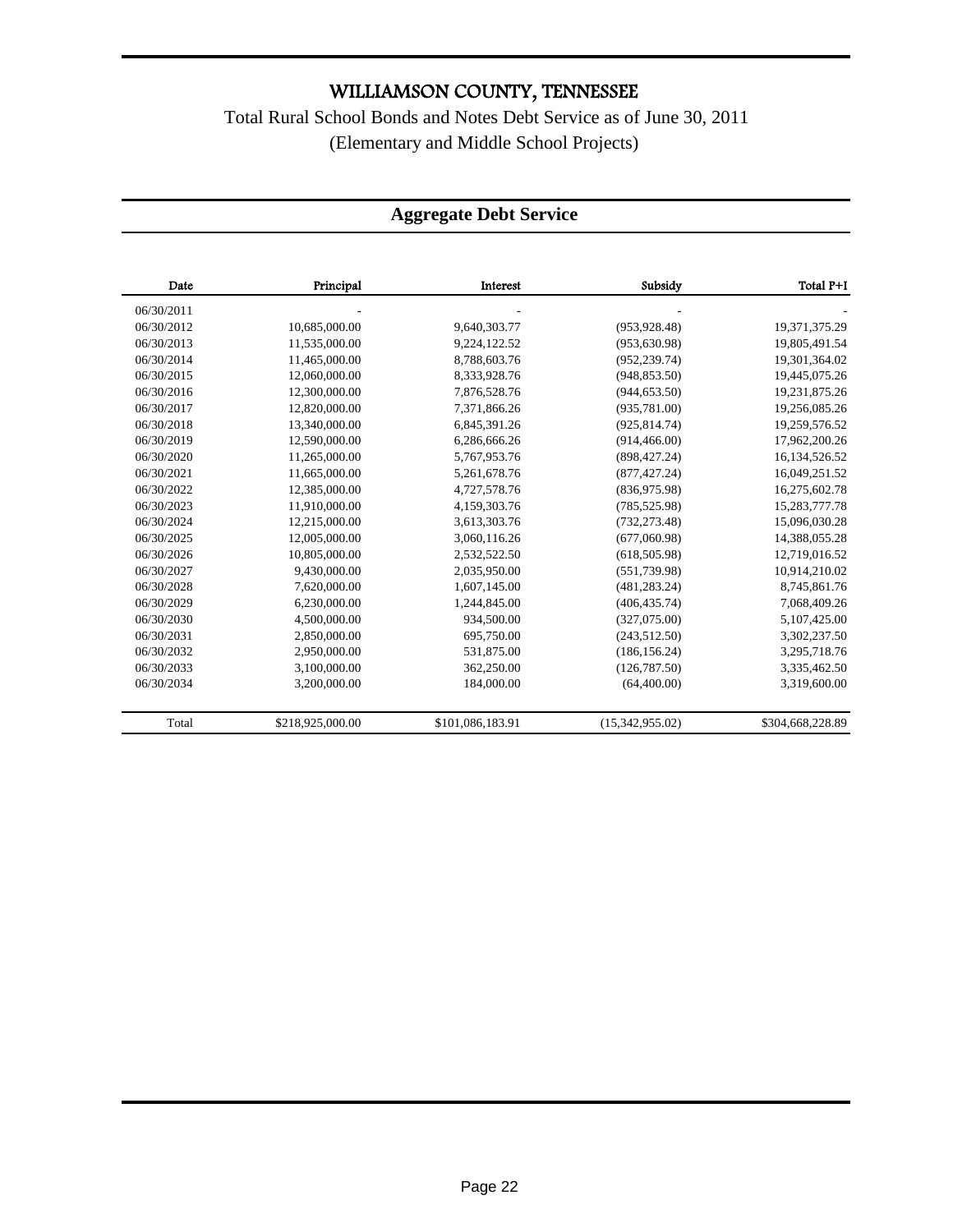### Total Rural School Education Debt Service (All Elementary and Middle Schools) Annual Principal and Interest Payments (As of June 30, 2011)



*Williamson County, Tennessee*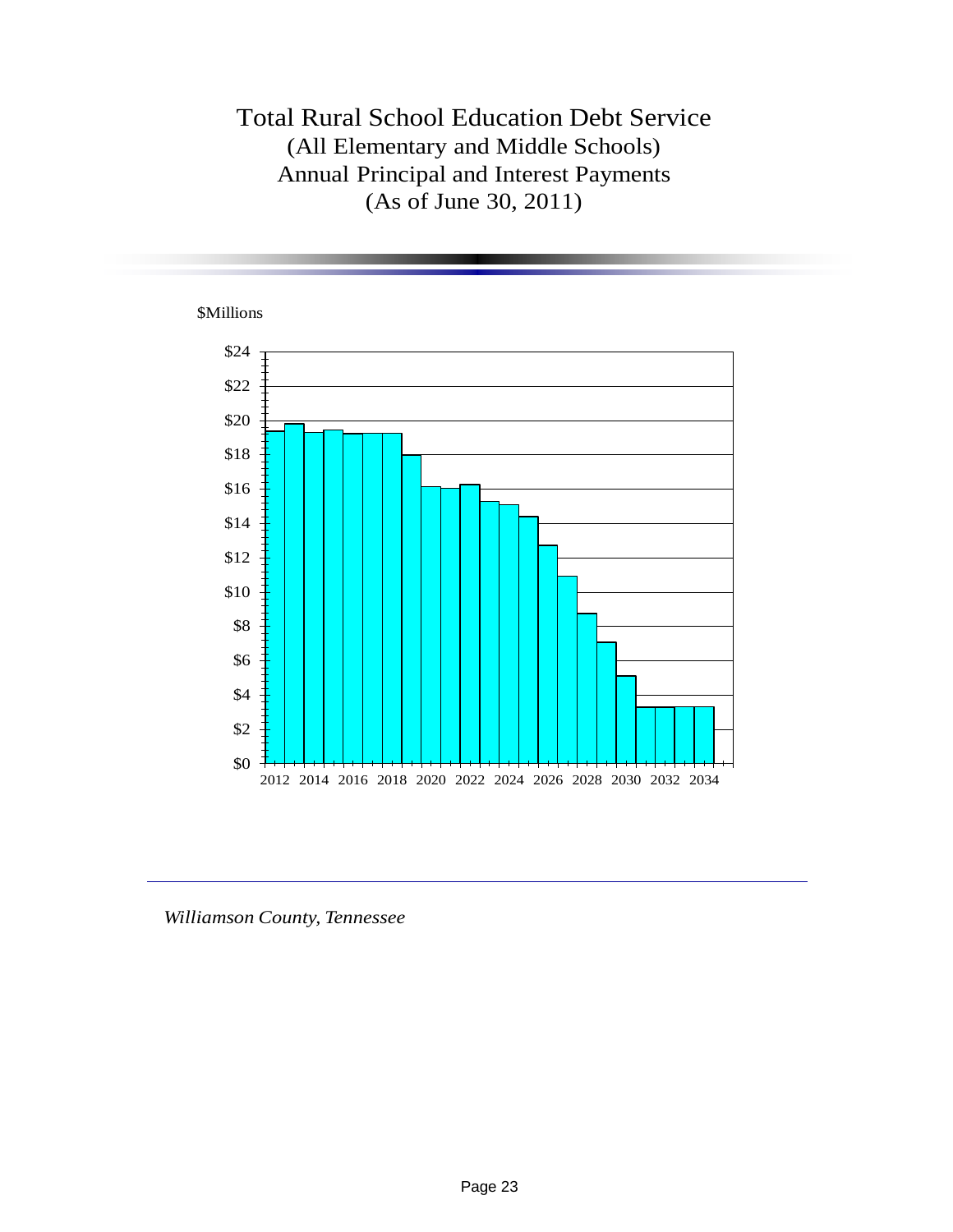Total Public Works Debt Service as of June 30, 2011

#### **Aggregate Debt Service**

| Date       | Principal        | Interest        | Total P+I        |
|------------|------------------|-----------------|------------------|
| 06/30/2011 |                  |                 |                  |
| 06/30/2012 | 8,512,214.56     | 4,998,221.37    | 13,510,435.93    |
| 06/30/2013 | 10,082,402.00    | 4,672,254.39    | 14,754,656.39    |
| 06/30/2014 | 10,500,020.00    | 4,259,898.47    | 14,759,918.47    |
| 06/30/2015 | 10,926,302.00    | 3,827,298.27    | 14,753,600.27    |
| 06/30/2016 | 10,537,914.00    | 3,399,745.06    | 13,937,659.06    |
| 06/30/2017 | 11,021,190.00    | 2,943,635.28    | 13,964,825.28    |
| 06/30/2018 | 9,680,797.00     | 2,481,657.70    | 12, 162, 454. 70 |
| 06/30/2019 | 9,090,000.00     | 2,052,465.06    | 11,142,465.06    |
| 06/30/2020 | 7,673,000.00     | 1,651,430.96    | 9,324,430.96     |
| 06/30/2021 | 6,677,000.00     | 1,290,223.56    | 7,967,223.56     |
| 06/30/2022 | 4,846,000.00     | 975,014.10      | 5,821,014.10     |
| 06/30/2023 | 2,975,000.00     | 740,680.00      | 3,715,680.00     |
| 06/30/2024 | 2,820,000.00     | 600,196.26      | 3,420,196.26     |
| 06/30/2025 | 2,840,000.00     | 464,146.25      | 3,304,146.25     |
| 06/30/2026 | 2,755,000.00     | 327,077.50      | 3,082,077.50     |
| 06/30/2027 | 1,690,000.00     | 203,140.00      | 1,893,140.00     |
| 06/30/2028 | 1,650,000.00     | 131,665.00      | 1,781,665.00     |
| 06/30/2029 | 1,360,000.00     | 59,840.00       | 1,419,840.00     |
| Total      | \$115,636,839.56 | \$35,078,589.23 | \$150,715,428.79 |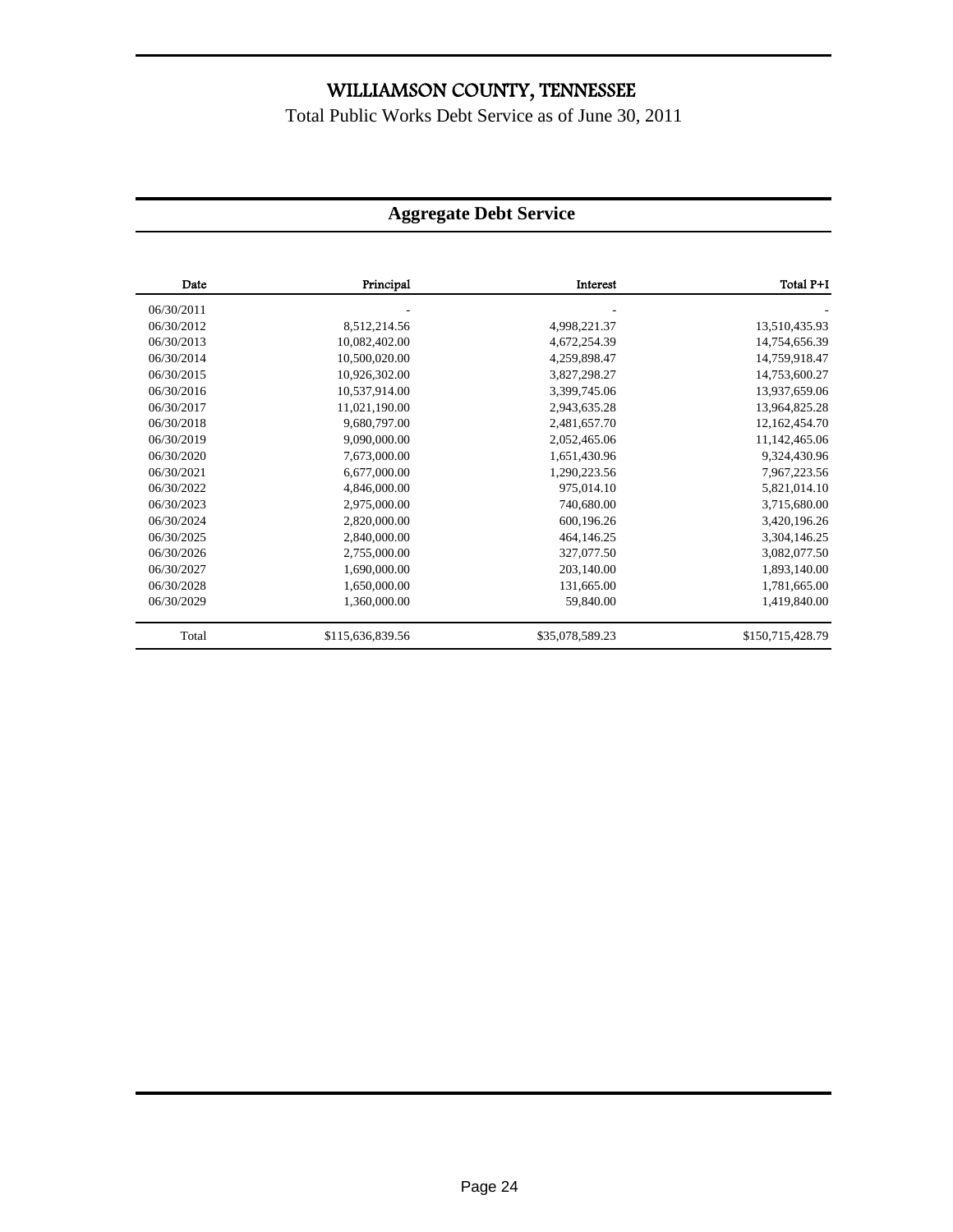## Total Public Works Debt Service Annual Principal and Interest Payments (As of June 30, 2011)



#### *Williamson County, Tennessee*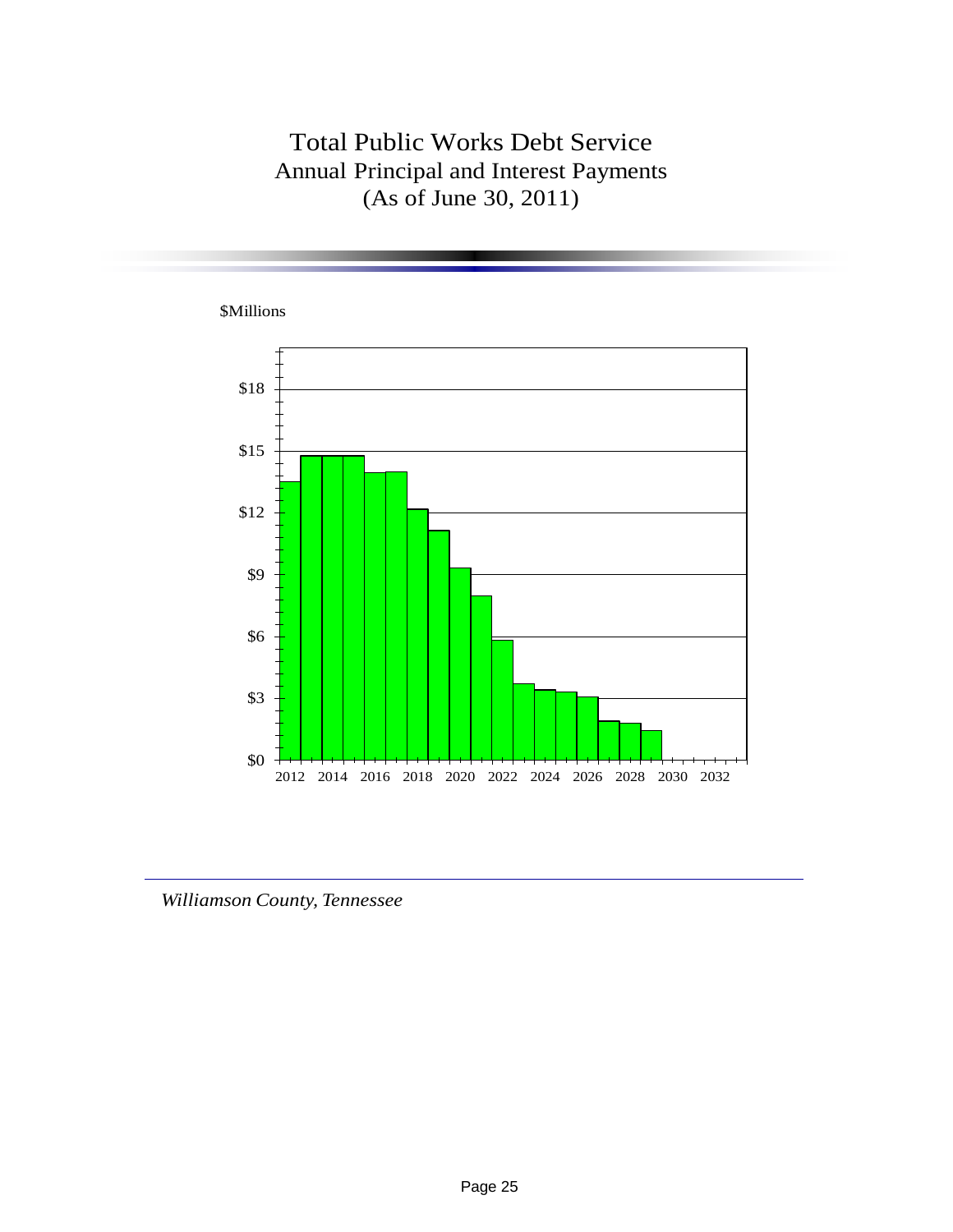Other Self-Supporting Medical Center Debt Service as of June 30, 2011

#### **Aggregate Debt Service**

| Date       | Principal       | Interest       | Total P+I       |
|------------|-----------------|----------------|-----------------|
| 06/30/2011 |                 |                |                 |
| 06/30/2012 | 3,155,000.00    | 1,062,727.50   | 4,217,727.50    |
| 06/30/2013 | 1,345,000.00    | 921,177.50     | 2,266,177.50    |
| 06/30/2014 | 1,400,000.00    | 870,727.50     | 2,270,727.50    |
| 06/30/2015 | 1,430,000.00    | 817,352.50     | 2,247,352.50    |
| 06/30/2016 | 1,515,000.00    | 759,240.00     | 2,274,240.00    |
| 06/30/2017 | 1,550,000.00    | 696,727.50     | 2,246,727.50    |
| 06/30/2018 | 1,635,000.00    | 631,727.50     | 2,266,727.50    |
| 06/30/2019 | 1,695,000.00    | 562,152.50     | 2,257,152.50    |
| 06/30/2020 | 1,765,000.00    | 488,515.00     | 2,253,515.00    |
| 06/30/2021 | 1,860,000.00    | 410,905.00     | 2,270,905.00    |
| 06/30/2022 | 1,960,000.00    | 327,535.00     | 2,287,535.00    |
| 06/30/2023 | 2,060,000.00    | 238,710.00     | 2,298,710.00    |
| 06/30/2024 | 2,110,000.00    | 143,800.00     | 2,253,800.00    |
| 06/30/2025 | 1,050,000.00    | 45,937.50      | 1,095,937.50    |
| Total      | \$24,530,000.00 | \$7,977,235.00 | \$32,507,235.00 |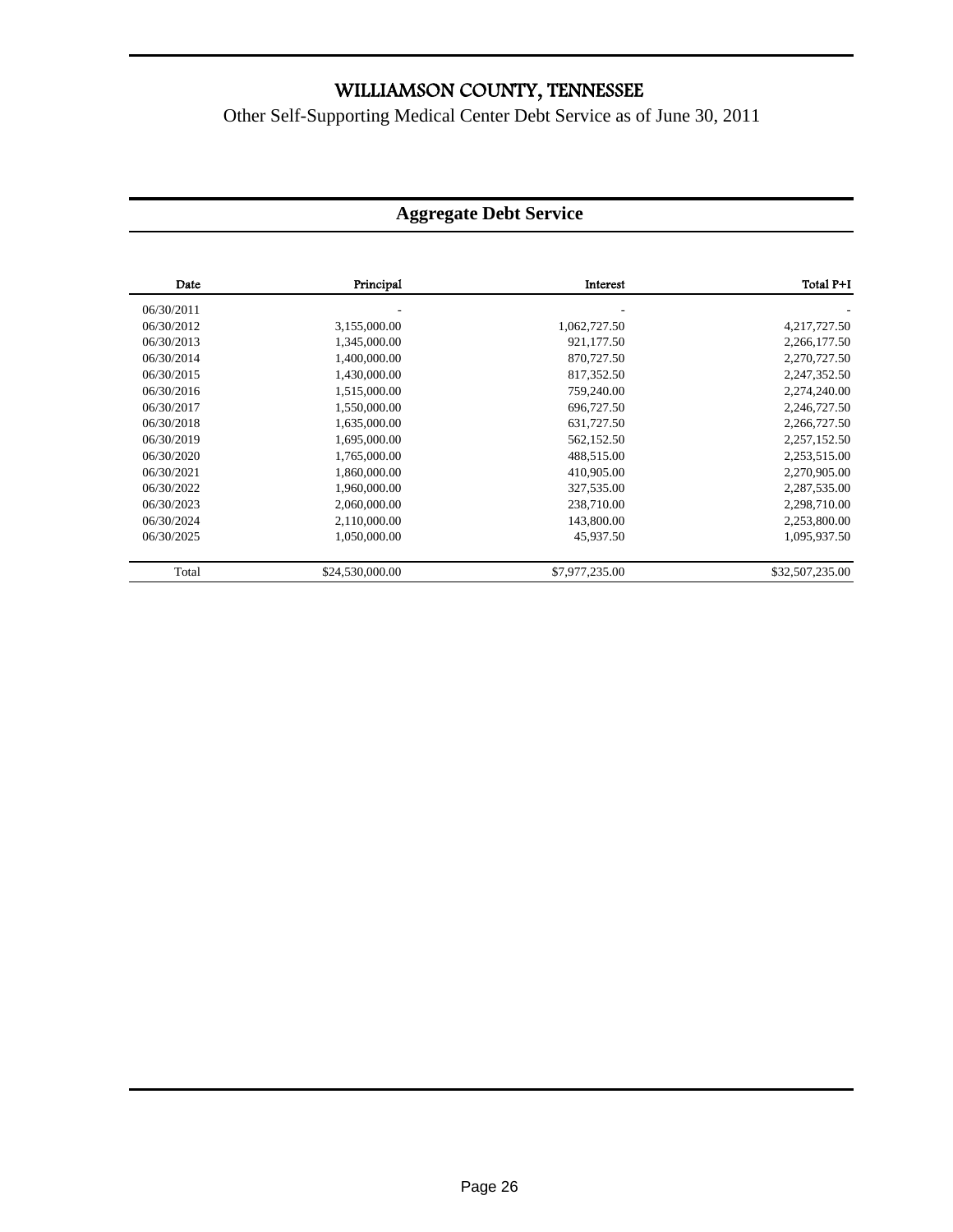Other Self-Supporting City-County Partnership Debt Service as of June 30, 2011

#### **Aggregate Debt Service**

| Date       | Principal      | Interest       | Total P+I      |
|------------|----------------|----------------|----------------|
| 06/30/2011 |                |                |                |
| 06/30/2012 | 248,427.55     | 222,484.09     | 470,911.64     |
| 06/30/2013 | 260,000.00     | 211,981.26     | 471,981.26     |
| 06/30/2014 | 265,000.00     | 201,031.26     | 466,031.26     |
| 06/30/2015 | 280,000.00     | 189,881.26     | 469,881.26     |
| 06/30/2016 | 295,000.00     | 178,731.26     | 473,731.26     |
| 06/30/2017 | 310,000.00     | 166,206.26     | 476,206.26     |
| 06/30/2018 | 315,000.00     | 157,406.26     | 472,406.26     |
| 06/30/2019 | 330,000.00     | 144,806.26     | 474,806.26     |
| 06/30/2020 | 340,000.00     | 131,606.26     | 471,606.26     |
| 06/30/2021 | 350,000.00     | 116,706.26     | 466,706.26     |
| 06/30/2022 | 365,000.00     | 101,256.26     | 466,256.26     |
| 06/30/2023 | 385,000.00     | 83,750.00      | 468,750.00     |
| 06/30/2024 | 400,000,00     | 65,287.50      | 465,287.50     |
| 06/30/2025 | 425,000.00     | 46,075.00      | 471,075.00     |
| 06/30/2026 | 440,000.00     | 25,537.50      | 465,537.50     |
| 06/30/2027 | 100,000.00     | 4,250.00       | 104,250.00     |
| Total      | \$5,108,427.55 | \$2,046,996.69 | \$7,155,424.24 |